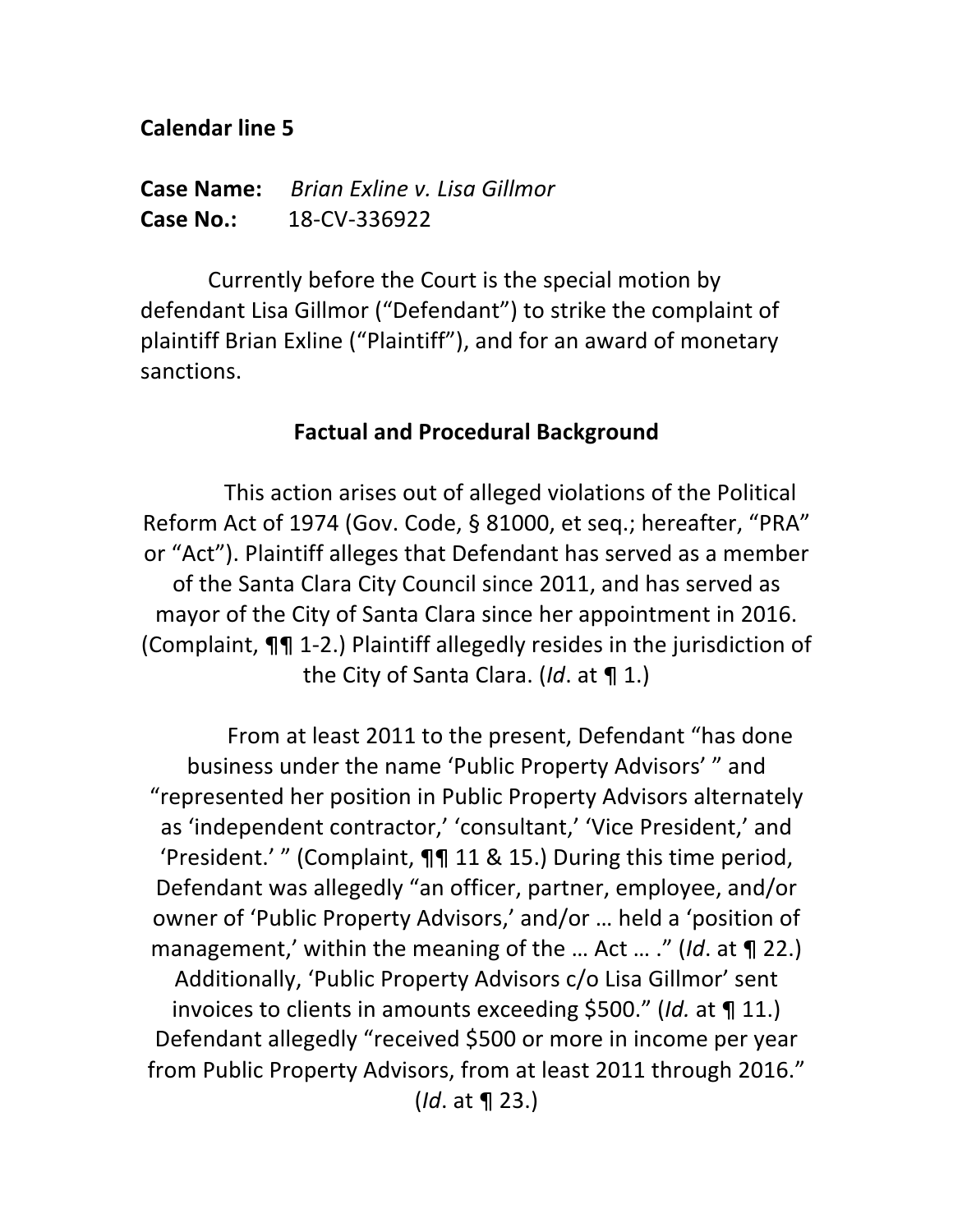Plaintiff alleges that Defendant "claimed Public Property Advisors is a 'division of another company doing business as Gary Gillmor & Associates, aka Gillmor & Associates," and "represented her position in Gary Gillmor & Associates as 'broker' and 'vice president.' " (Complaint, ¶ 13.) Defendant "incorporated Public Property Advisors, Inc." on November 17, 2017. (*Id.* at ¶ 14.)

Plaintiff alleges that Defendant "was required to disclose her income and position in Public Property Advisors on her" Form 700 filings.  $\left[ \frac{11}{11} \right]$  (Complaint, ¶ 25.) However, Defendant did not disclose any income from or business position in Public Property Advisors on her Form 700 filings from 2011 through 2016, "and her failure to do so was intentional, or in the alternative, negligent." (*Id.* at  $\P\P$  24 & 25.) Defendant "also did not amend any of her Form 700's to disclose such income or business position, although she did file amended Form 700's for 2011, 2012, 2013, 2014, and 2015." (*Id.* at ¶ 24.)

Plaintiff further alleges that "[a]n actual controversy has arisen between the parties with respect to [Defendant's] compliance with her duties under the ... Act. Plaintiff contends, and [Defendant] disputes, that [Defendant's] Form 700 disclosures must include her income from, and business position in, Public Property Advisors. [Defendant] contends, and [P]laintiff disputes, that her Form 700 disclosures for 2011 through 2016 were adequate." (Complaint,  $\P$  27.) Plaintiff contends that "[u]nless enjoined by the Court, [Defendant] will not amend her Form 700 filings for 2011 through 2016, and will continue to conceal her income and business position in Public Property Advisors." (*Id.* at **¶** 28.)

On or about July 27, 2018, Plaintiff allegedly "filed a written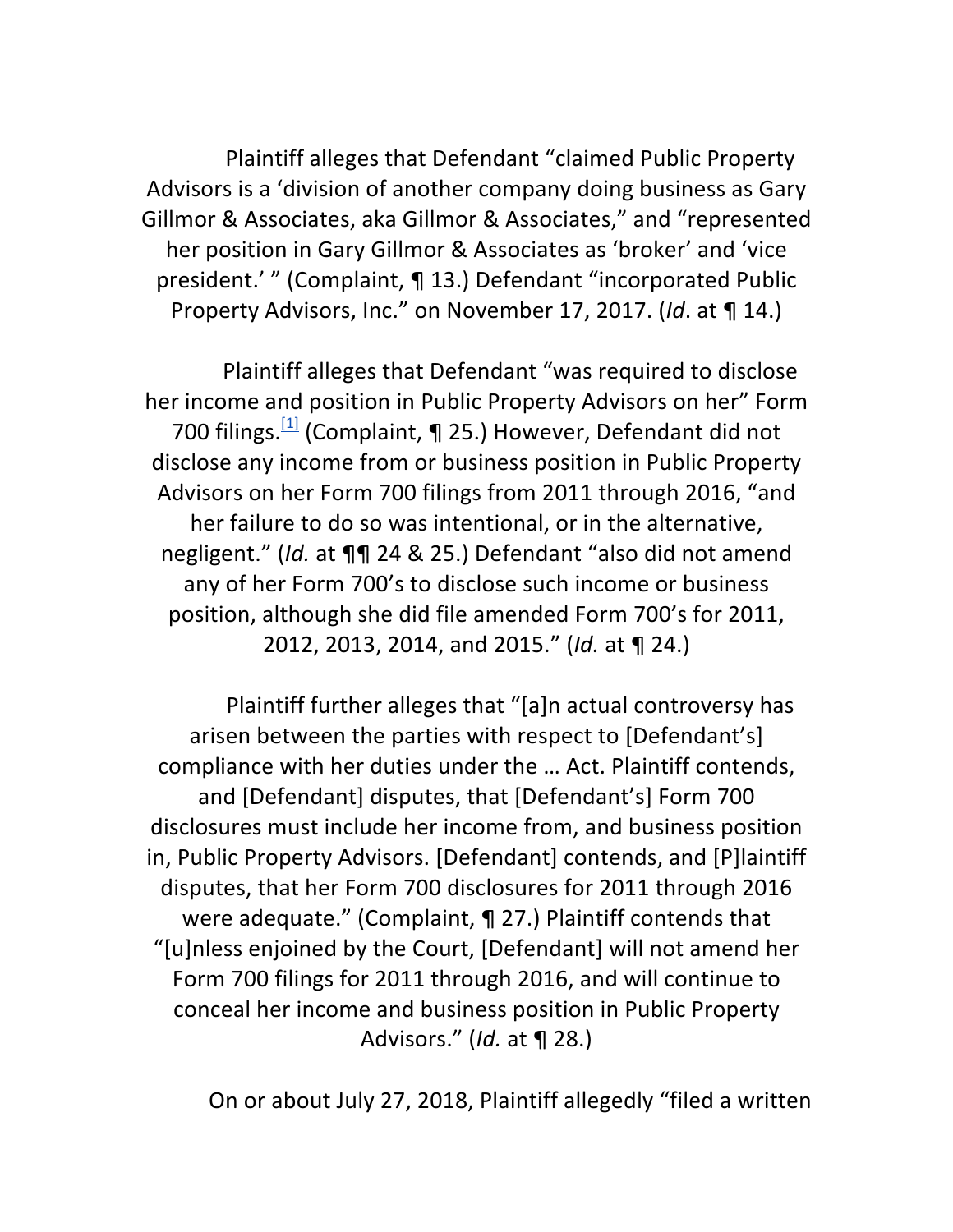request with the Santa Clara County District Attorney's Office, in its capacity as civil prosecutor under Government Code sections 91001 and 91007, to commence a civil action against Gillmor pursuant to Government Code section 91004 for violation of the Political Reform Act." (Complaint, ¶ 20.) "On or about September 27, 2018, the Santa Clara County District Attorney's Office gave written notice that it did not intend to file a civil action." (*Ibid.*)

Based on the foregoing allegations, Plaintiff filed a complaint against Defendant, alleging a single cause of action for violations of the PRA.

On December 21, 2018, Defendant filed the instant anti-SLAPP motion.<sup>[2]</sup> Plaintiff filed an opposition to the motion on March 26, 2019. On April 2, 2019, Defendant filed a reply.

## **Discussion**

Pursuant to Code of Civil Procedure section 425.16, Defendant moves to strike Plaintiff's complaint and for an award of attorney fees.

## **I.** Requests for Judicial Notice

## **A. Defendant's Request**

Defendant asks the Court to take judicial notice of three news articles and a printout from the website of the Fair Political Practices Commission (hereafter, "FPPC").

As an initial matter, the news articles are not proper subjects of judicial notice because they are not relevant to the Court's discussion or disposition of this matter. (See *Silverado*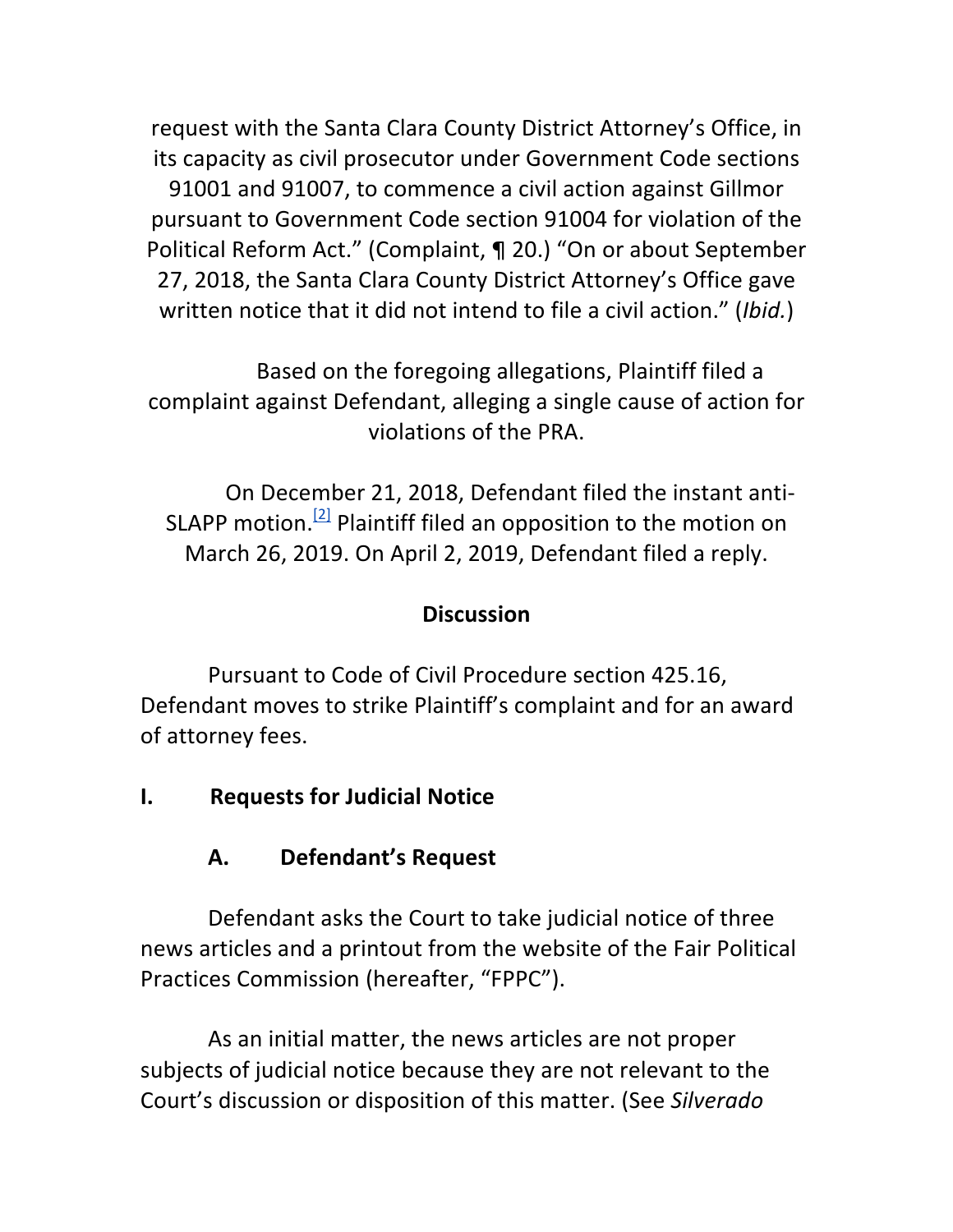*Modjeska Recreation & Park Dist. v. County of Orange* (2011) 197 Cal.App.4th 282, 307, fn. 18 [" 'There is ... a precondition to the taking of judicial notice in either its mandatory or permissive form—any matter to be judicially noticed must be relevant to a material issue.' [Citations.]"].) Defendant seeks judicial notice of the news articles to support her contention that the filing of the complaint was politically motivated. (D's Mem. Ps. & As., pp. 5:26-6:4.) But Plaintiff's purported motivation for filing the complaint has no bearing on the material issues before the Court. (See *Equilon Enterprises v. Consumer Cause, Inc.* (2002) 29 Cal.4th 53, 58-59 (*Equilon*) ["Section 425.16 nowhere states that, in order to prevail on an anti-SLAPP motion, a defendant must demonstrate that the plaintiff brought the cause of action complained of with the intent of chilling the defendant's exercise of speech or petition rights. There simply is 'nothing in the statute requiring the court to engage in an inquiry as to the plaintiff's subjective motivations before it may determine [whether] the anti-SLAPP statute is applicable.' [Citation.]"].)

Moreover, the content of the newspaper articles is not a proper subject of judicial notice as the content is not necessarily indisputably true. (See *Walgreen Co. v. City & County of San Francisco* (2010) 185 Cal.App.4th 424, 443 [declining to take judicial notice of the contents of an article from the San Francisco Chronicle].) While the Court may take judicial notice of the mere existence of these articles, the Court cannot discern how this would be relevant to the disposition of the instant special motion to strike, and judicial notice is limited to matters which are relevant to the issue at hand. (See *Aquila, Inc. v. Super. Ct.* (2007) 148 Cal.App.4th 556, 569 (*Aquila*).) 

Next, the printout from the FPPC website—which describes types of enforcement actions and represents that "[t]he vast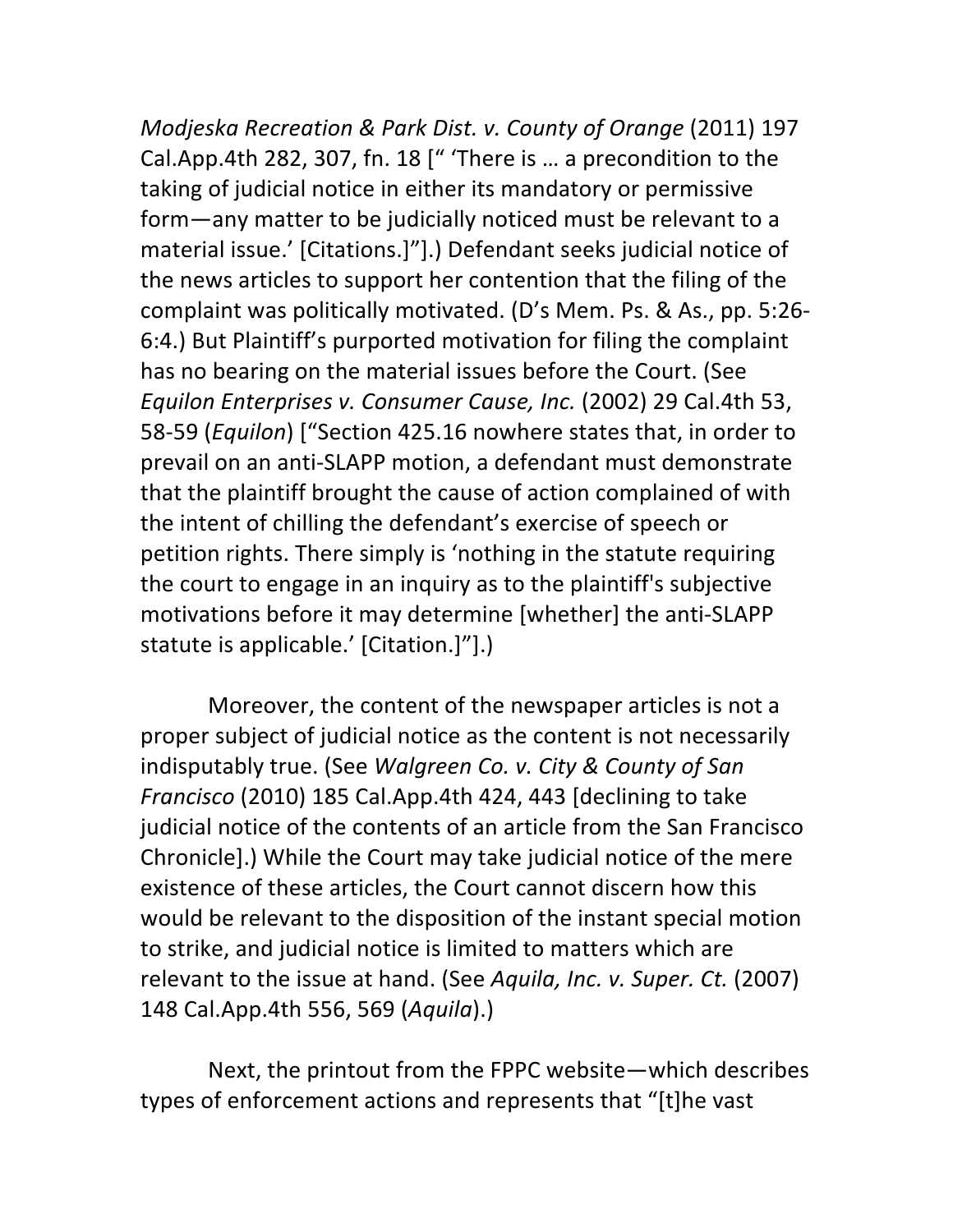majority of cases are handled through the administrative enforcement process"—is not a proper subject of judicial notice. Although it might be appropriate to take judicial notice of the existence of a website itself, the same is not true of its factual content especially since Defendant does not establish that the content is not reasonably subject to dispute. (See *Searles Valley Minerals Operations, Inc. v. State Bd. of Equalization* (2008) 160 Cal.App.4th 514, 519 [declining to take judicial notice of materials contained on the website pages of the American Coal Foundation and the U.S. Department of Energy]; see also *Duronslet v. Kamps* (2012) 203 Cal.App.4th 717, 737 [declining to take judicial notice of general information on "Nurse Practitioner Practice" posted on the California Board of Registered Nursing website].)

For these reasons, Defendant's request for judicial notice is DENIED.

### **B.** Plaintiff's Request

Plaintiff asks the Court to take judicial notice of the following items pursuant to Evidence Code section 452, subdivision (h): "Forms 700 filed by [D]efendant"; an FPPC advice letter dated May 17, 1994; "[t]he fact that [D]efendant filed the Forms 700 attached as Exhibit A to the Declaration of Defendant Lisa Gillmor in Support of Special Motion to Strike Plaintiff's Complaint ... for years 2011 through 2017, and that she made the representations and omissions therein"; "[t]he fact that [D]efendant filed the amended Forms 700 attached as Exhibit B to [her declaration] for years 2011 through 2016, and that she made the representations and omissions therein"; and "[t]he fact that the [FPPC] issued the May 17, 1994 advice letter attached as Exhibit A to the Declaration of Custodian of Records of Fair Political Practices Commission ... in response to a question from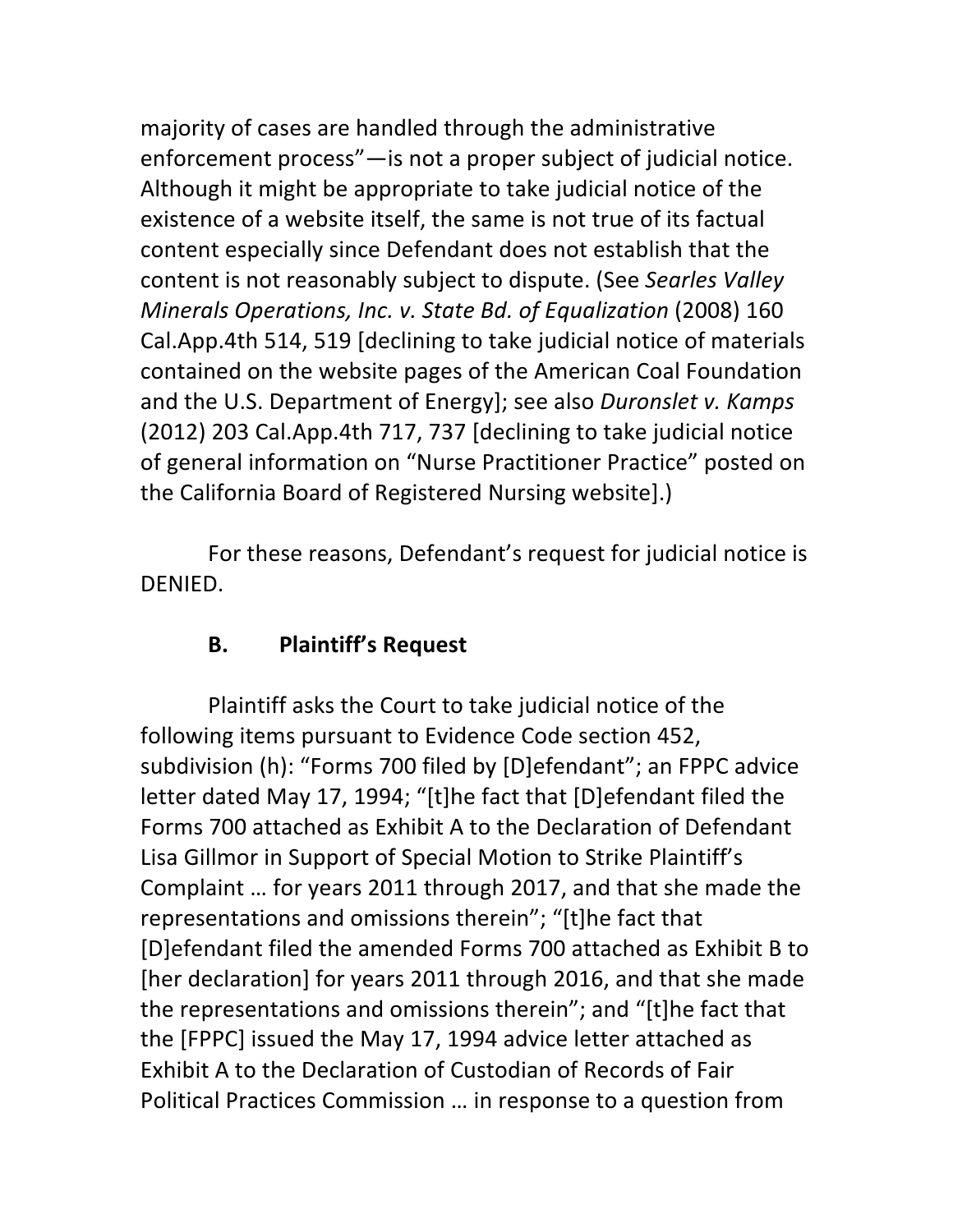the City Attorney for the City of Santa Clara regarding [D]efendant's work for Public Property Advisors." (P's RJN, p. 1:2-21, emphasis omitted.)

Preliminarily, with respect to the Form 700 disclosures filed with the FPPC, the Court may properly take judicial notice of the existence of the Form 700 filings, but it cannot take judicial notice of the truthfulness of the documents or their proper interpretation. (See StorMedia Inc. v. Super. Ct. (1999) 20 Cal.4th 449, 457, fn. 9 [taking judicial notice under Evidence Code section 452, subdivision (h) of the existence a Form S-3 Registration Statement filed with the Securities and Exchange Commission, but declining to take judicial notice of the truthfulness and proper interpretation of the document]; see also *Aquila, supra*, 148 Cal.App.4th at p. 569 [stating that when a court takes judicial notice of public records, it does not also judicially notice the truth of all matters stated therein or the truth of factual matters which might be deduced therefrom].) Consequently, the Court cannot take judicial notice of the purported facts regarding the Form 700 filings as set forth in Plaintiff's request for judicial notice.

Similarly, as the FPPC advice letter is an official act and public record, the Court may properly take judicial notice of its existence, but the Court cannot take judicial notice of the truthfulness of the letter or its proper interpretation. (See *Aquila*, supra, 148 Cal.App.4th at p. 569 [stating that when a court takes judicial notice of official acts and public records, it does not also judicially notice the truth of all matters stated therein or the truth of factual matters which might be deduced therefrom].) Consequently, the Court cannot take judicial notice of the purported fact regarding the advice letter as set forth in Plaintiff's request for judicial notice.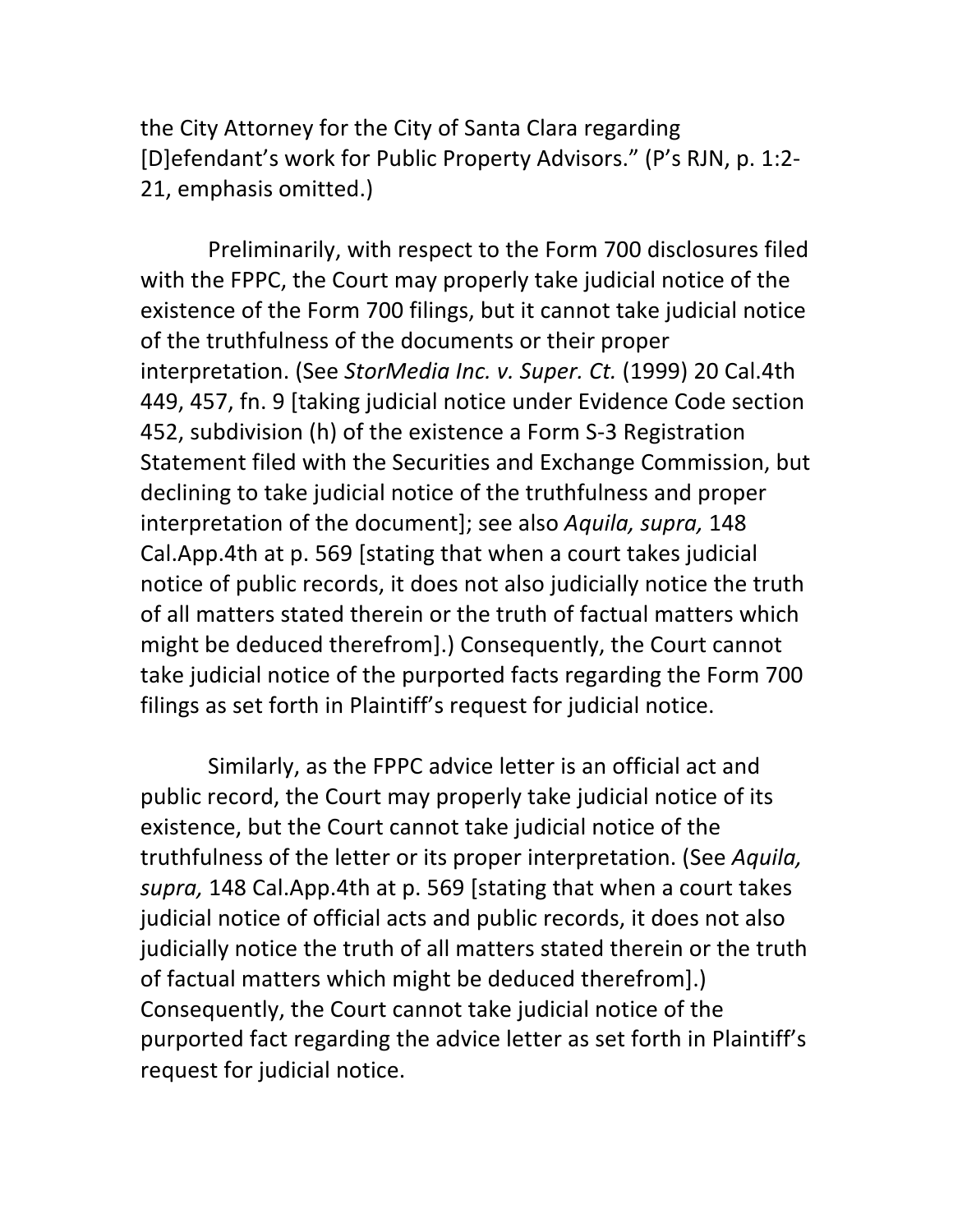Accordingly, Plaintiff's request for judicial notice is GRANTED IN PART and DENIED IN PART. The request is GRANTED as to the existence of the Form 700 filings and the advice letter. The request is DENIED in all other respects.

# **II. Evidentiary Objections**

# **A. Plaintiff's Objections**

In connection with his opposition papers, Plaintiff submits various objections to evidence presented by Defendant in support of her motion.

As an initial matter, Objection Nos. 1-8, 21-23, and 25 are sustained on the ground of relevance because, as explained above, evidence relating to Plaintiff's purported motivation for filing the complaint has no bearing on any material issue before the Court. (See *Equilon, supra,* 29 Cal.4th at pp. 58-59.)

Objection Nos. 9, 20, 24, 26, & 28-30 are overruled because the objectionable materials are merely headers in Defendant's declaration, not actual statements by Defendant.

Next, Objection Nos. 10 & 12 are sustained on the ground of lack of personal knowledge because Defendant does not set forth facts showing that she had personal knowledge of (i.e., perceived with her own senses) Plaintiff's counsel's request to the Santa Clara County District Attorney to conduct an investigation into the adequacy of Plaintiff's Form 700 disclosures. (See People *v. Montoya* (2007) 149 Cal.App.4th 1139, 1150 [to testify, a witness must have personal knowledge of the subject of the testimony, based on the capacity to perceive and recollect].)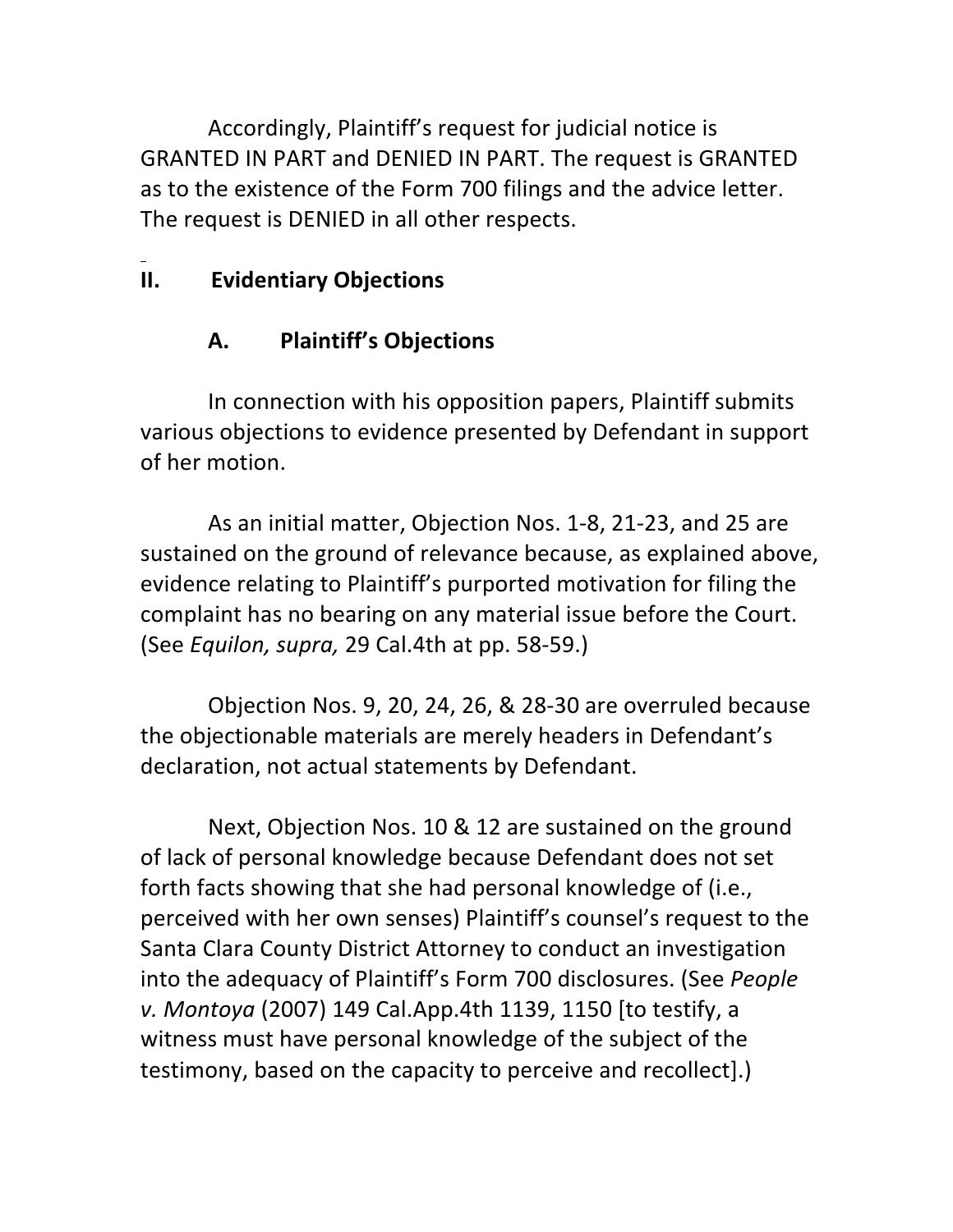Objection Nos. 11 & 31 are overruled because the grounds for objection proffered by Plaintiff lack merit.

Furthermore, Objection No. 13 is sustained in part and overruled in part. Objection No. 13 is sustained on the grounds of hearsay and the secondary evidence rule as to Defendant's statement that "[i]t is a matter of public record that PPA was a 'dba' (doing business as) or division of GGA from 1979 to 2017." (See Evid. Code, §§ 1200, 1521, & 1523.) Objection No. 13 is otherwise overruled.

Additionally, Objection Nos. 14-15 are sustained on the ground of improper opinion and the secondary evidence rule. (See Evid. Code, §§ 800-802, 1521, & 1523.)

Objection Nos. 16-19 is sustained on the ground of hearsay. (See Evid. Code, § 1200.)

Finally, Objection No. 27 is overruled as to Defendant's statement that she never intentionally violated any of the reporting requirements of the Act. Objection No. 27 should be otherwise sustained on the ground of improper opinion. (See Evid. Code, §§ 800-802.)

# **B. Defendant's Objections**

In connection with her reply papers, Defendant submits various objections to evidence presented by Plaintiff in opposition to the motion.

Objection No. 1 to the declaration of Christine Peek ("Peek") is sustained as to the documents attached as Exhibit C to Peek's declaration on the ground of hearsay. (See Evid. Code, §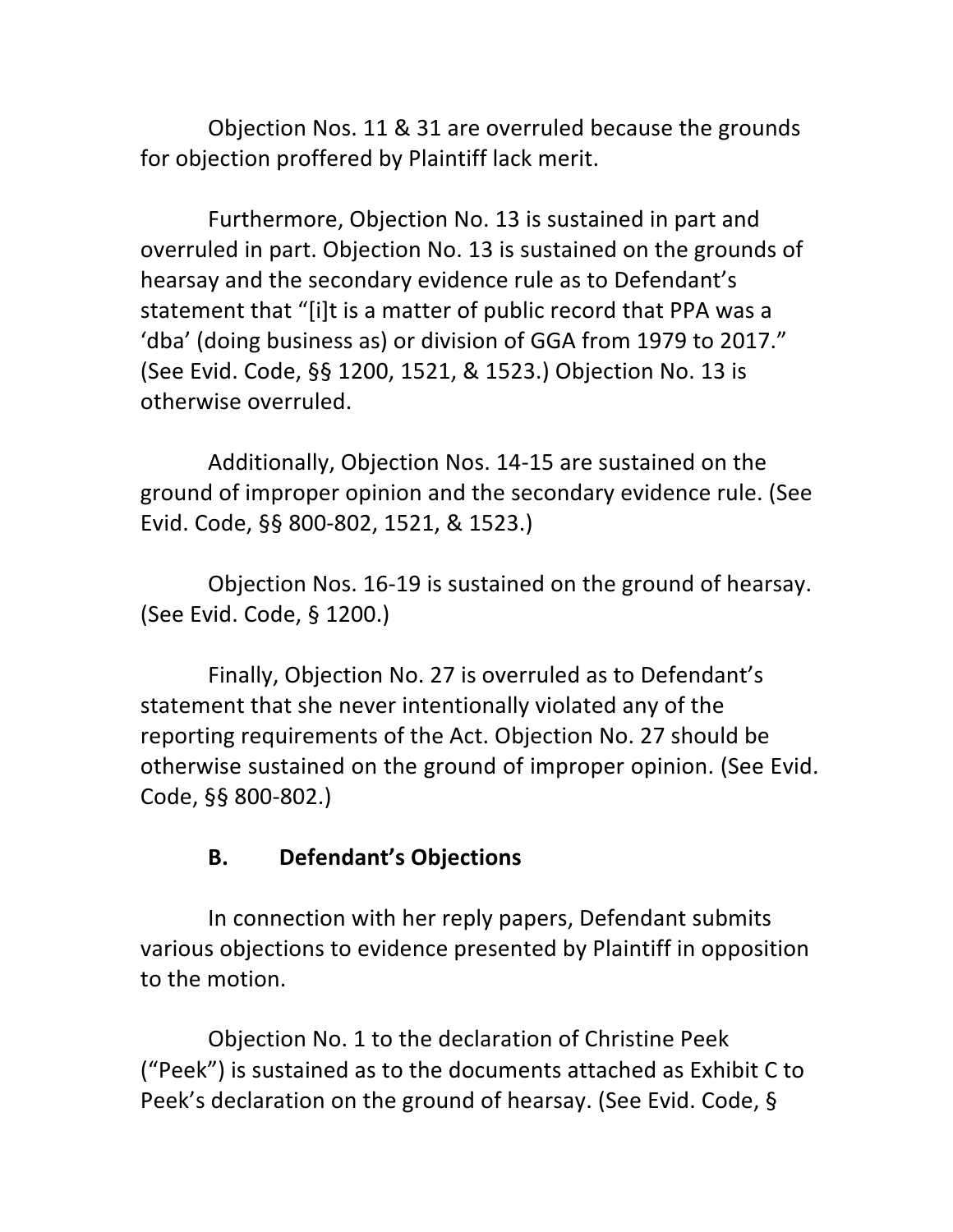1200.) Objection No. 1 should be otherwise overruled.

Next, Objection No. 1 to the declaration of Kerry Hammon is sustained on the ground of hearsay. (See Evid. Code, § 1200.)

Objection No. 1 to the declaration of Kathleen Rief ("Rief"), Objection No. 1 to the declaration of Alvaro Meza ("Meza"), Objection Nos. 1-2 to the declaration of Brian Lau ("Lau") are overruled because the grounds for objection proffered by Defendant lack merit.

Finally, Defendant's objections to statements contained in Plaintiff's request for judicial notice are overruled because those statements do not constitute evidence.

## **III.** General Anti-SLAPP Principles

Code of Civil Procedure section 425.16 provides in part, "A cause of action against a person arising from any act of that person in furtherance of the person's right of petition or free speech under the United States Constitution or the California Constitution in connection with a public issue shall be subject to a special motion to strike, unless the court determines that the plaintiff has established that there is a probability that the plaintiff will prevail on the claim." (Code Civ. Proc.,  $\S$  425.16, subd.  $(b)(1).$ 

" 'The purpose of the anti-SLAPP statute is to encourage participation in matters of public significance and prevent meritless litigation designed to chill the exercise of First Amendment rights. [Citation.] The Legislature has declared that the statute must be "construed broadly" to that end.' " (*Hawran v. Hixson* (2012) 209 Cal.App.4th 256, 268; Code Civ. Proc., § 425.16,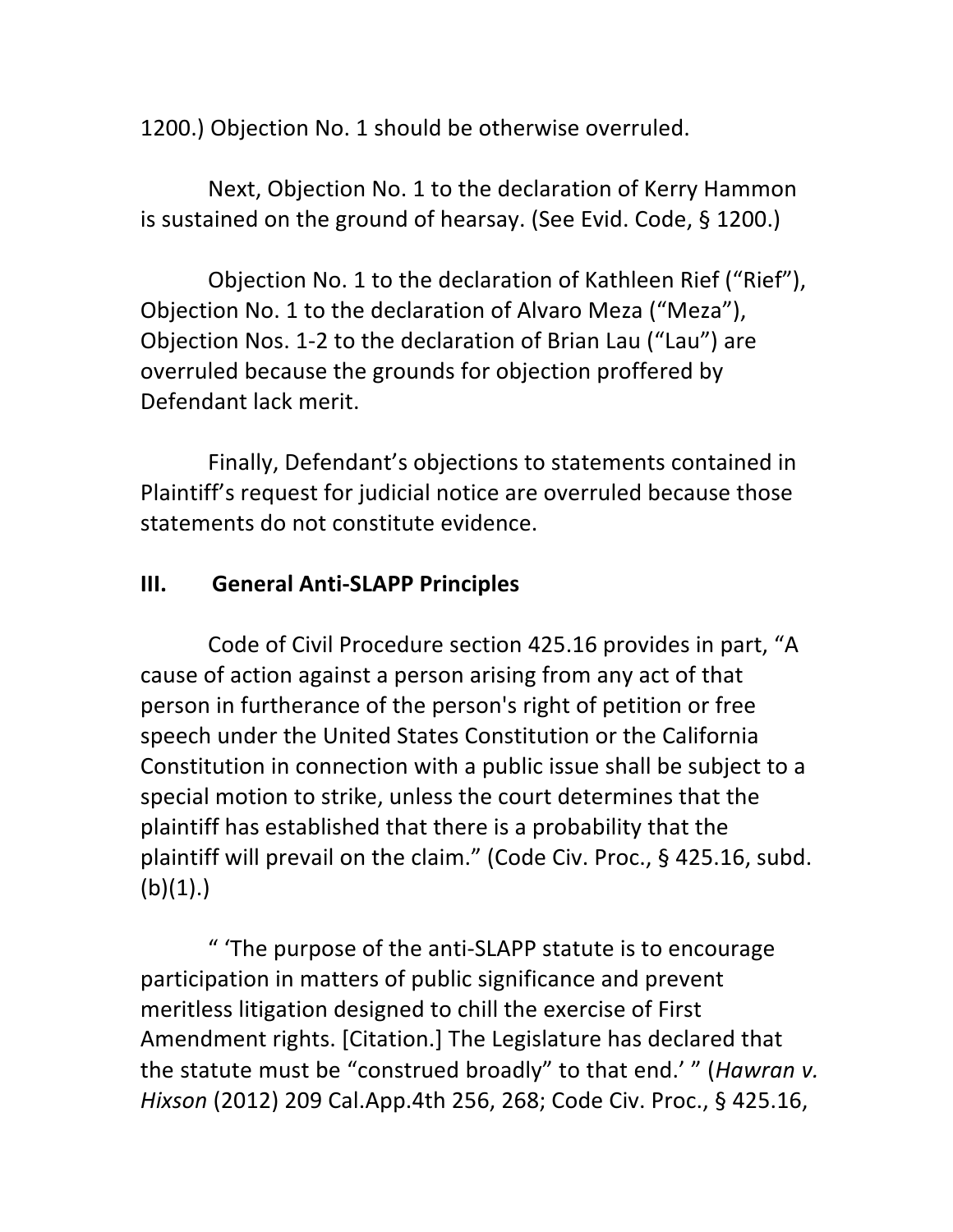subd. (a).) "The point of the anti-SLAPP statute is that you have a right *not* to be dragged through the courts because you exercised your constitutional rights." (People ex rel. Lockyer v. Brar (2004) 115 Cal.App.4th 1315, 1317.)

# A. Threshold Issue Regarding Any Applicable **Exemption**

A threshold consideration in evaluating an anti-SLAPP motion is whether the plaintiff's lawsuit is exempt from the anti-SLAPP statute. (*Strathmann, supra,* 210 Cal.App.4th at p. 498; *San Diegans for Open Government v. San Diego State University Research Foundation* (2017) 13 Cal.App.5th 76, 93 (*San Diegans*); Takhar v. People ex rel. Feather River Air Quality Management *Dist.* (2018) 27 Cal.App.5th 15, 24 (*Takhar*).)

As is relevant here, Code of Civil Procedure section 425.17, subdivision (b) provides the anti-SLAPP statute does not apply to "any action brought solely in the public interest" if:  $(1)$  "[t]he plaintiff does not seek any relief greater than or different from the relief sought for the general public"; (2) the action, if successful, would "enforce an important right affecting the public interest, and would confer a significant benefit, whether pecuniary or nonpecuniary, on the general public"; and (3) "[p]rivate enforcement is necessary and places a disproportionate financial burden on the plaintiff in relation to the plaintiff's stake in the matter."

That provision "thus provides a 'safe harbor' for a plaintiff from having to satisfy the anti-SLAPP statute. [Citation.] As an exception to the anti-SLAPP statute, it is to be 'narrowly interpreted.' [Citation.]" (San Diegans, supra, 13 Cal.App.5th at p. 93.) " 'A plaintiff has the burden to establish the applicability of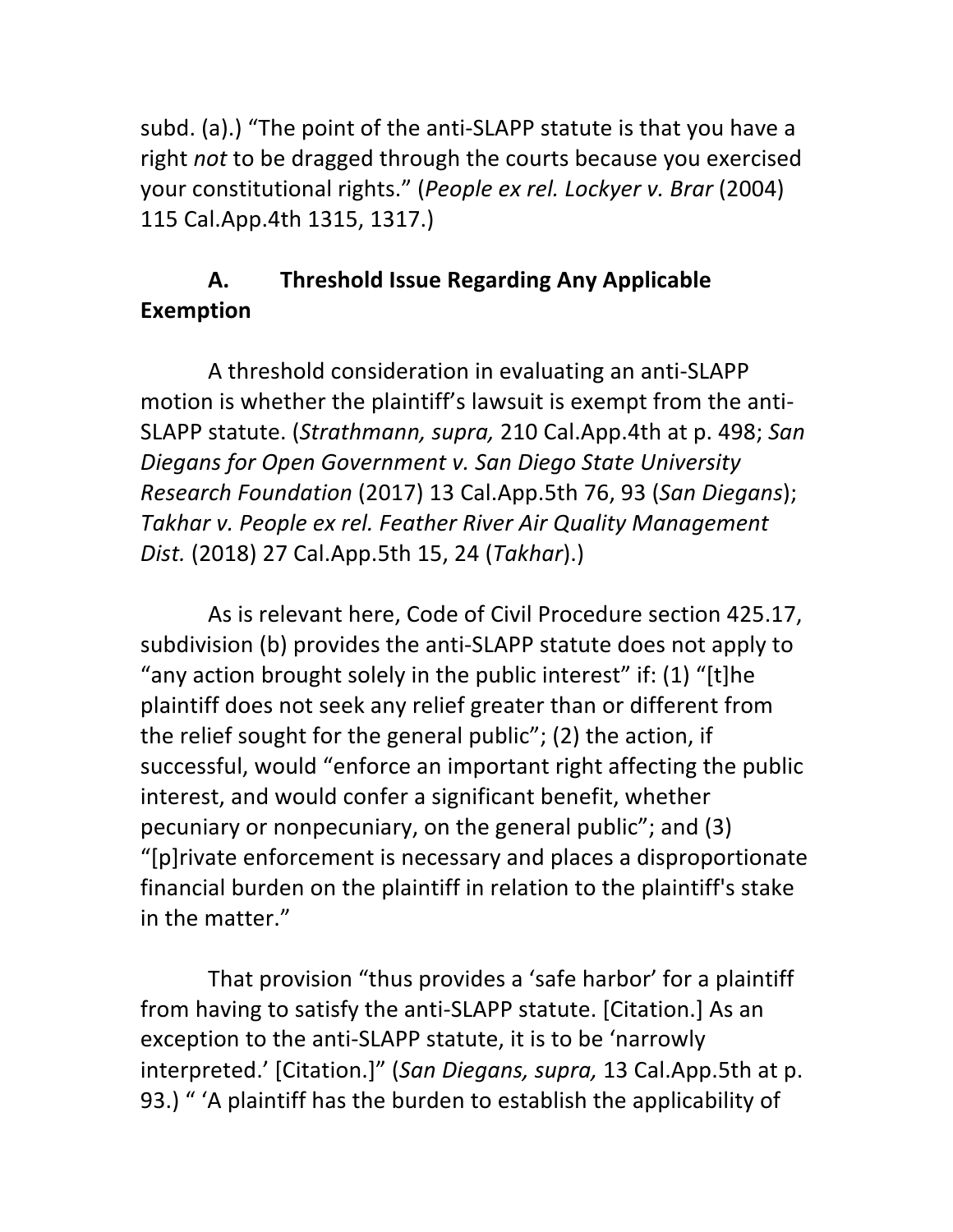this exemption. [Citation.]' [Citation.]" (*Takhar, supra, 27* Cal.App.5th at p. 24; see *Simpson Strong-Tie Co., Inc. v. Gore*  $(2010)$  49 Cal.4th 12, 26 [the burden of proof as to the applicability of an exemption falls on the party seeking the benefit of it].)

Although Code of Civil Procedure section 425.17, subdivision (b) provides that certain public interest lawsuits are exempt from the anti-SLAPP statute, subdivision (d)(2) of that statute provides an exception to that exemption for "[a]ny action against any person or entity based upon the creation, dissemination, exhibition, advertisement, or other similar promotion of any dramatic, literary, musical, political, or artistic work, including, but not limited to, a motion picture or television program, or an article published in a newspaper or magazine of general circulation." (Code Civ. Proc., § 425.17, subd. (d)(2).) Thus, regardless of whether the plaintiff's action is a public interest lawsuit under Code of Civil Procedure section 425.17, subdivision (b), if section 425.17, subdivision  $(d)$  also applies, the defendant may bring an anti-SLAPP motion. (San Diegans, supra, 13 Cal.App.5th at p. 93.)

### **B. Protected Activity**

If the court determines the action is not exempt from the anti-SLAPP statute, it must then address whether the complaint should be stricken under section 425.16. (San Diegans, supra, 13 Cal.App.5th at p. 93; *Takhar, supra,* 27 Cal.App.5th at p. 27.) "Resolving that issue involves two steps. 'First, the defendant must establish that the challenged claim arises from activity protected by section 425.16.' [Citation.] The defendant meets this burden by showing the act underlying the plaintiff's cause of action fits one of the categories of protected speech enumerated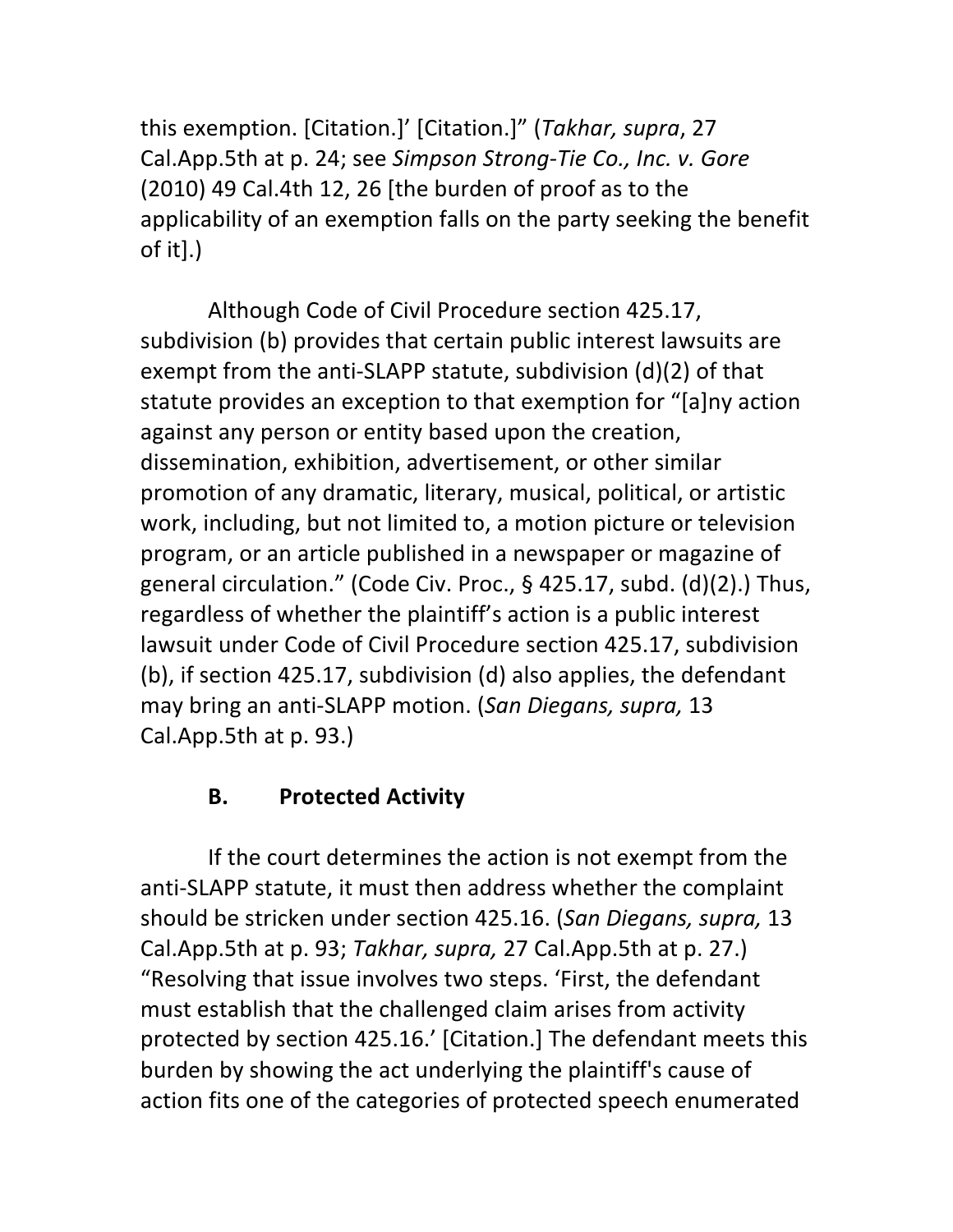in section 425.16, subdivision (e)." (*San Diegans, supra,* 13 Cal.App.5th at p. 93; *Collier v. Harris* (2015) 240 Cal.App.4th 41, 50-51.)

Code of Civil Procedure section 425.16, subdivision (e) provides that an "'act in furtherance of a person's right of petition or free speech under the United States or California Constitution in connection with a public issue' includes: (1) any written or oral statement or writing made before a legislative, executive, or judicial proceeding, or any other official proceeding authorized by law, (2) any written or oral statement made in connection with an issue under consideration or review by a legislative, executive, or judicial body, or any other official proceeding authorized by law, (3) any written or oral statement or writing made in a place open to the public or a public forum in connection with an issue of public interest, or (4) any other conduct in furtherance of the exercise of the constitutional right of petition or the constitutional right of free speech in connection with a public issue or an issue of public interest."

"The 'principal thrust or gravamen' of [a plaintiff's] claim determines whether section 425.16 applies. [Citations.] The " "meaning of 'gravamen' is clear; 'gravamen' means the 'material part of a grievance, charge, etc.' [Citation.]" [Citation.] [¶] In the context of the anti-SLAPP statute, the "gravamen is defined by the *acts* on which liability is based ...." [Citation.] The "focus is on the principal thrust or gravamen of the causes of action, i.e., the *allegedly wrongful and injury-producing conduct* that provides the foundation for the claims. [Citations.]" [Citation.]' [Citation.]" (*Olive Properties v. Coolwaters Enterprises, Inc.* (2015) 241 Cal.App.4th 1169, 1175.) Thus, a defendant need only make a prima facie showing that complaint and the claims asserted therein "arise[] from" its exercise of free speech or petition rights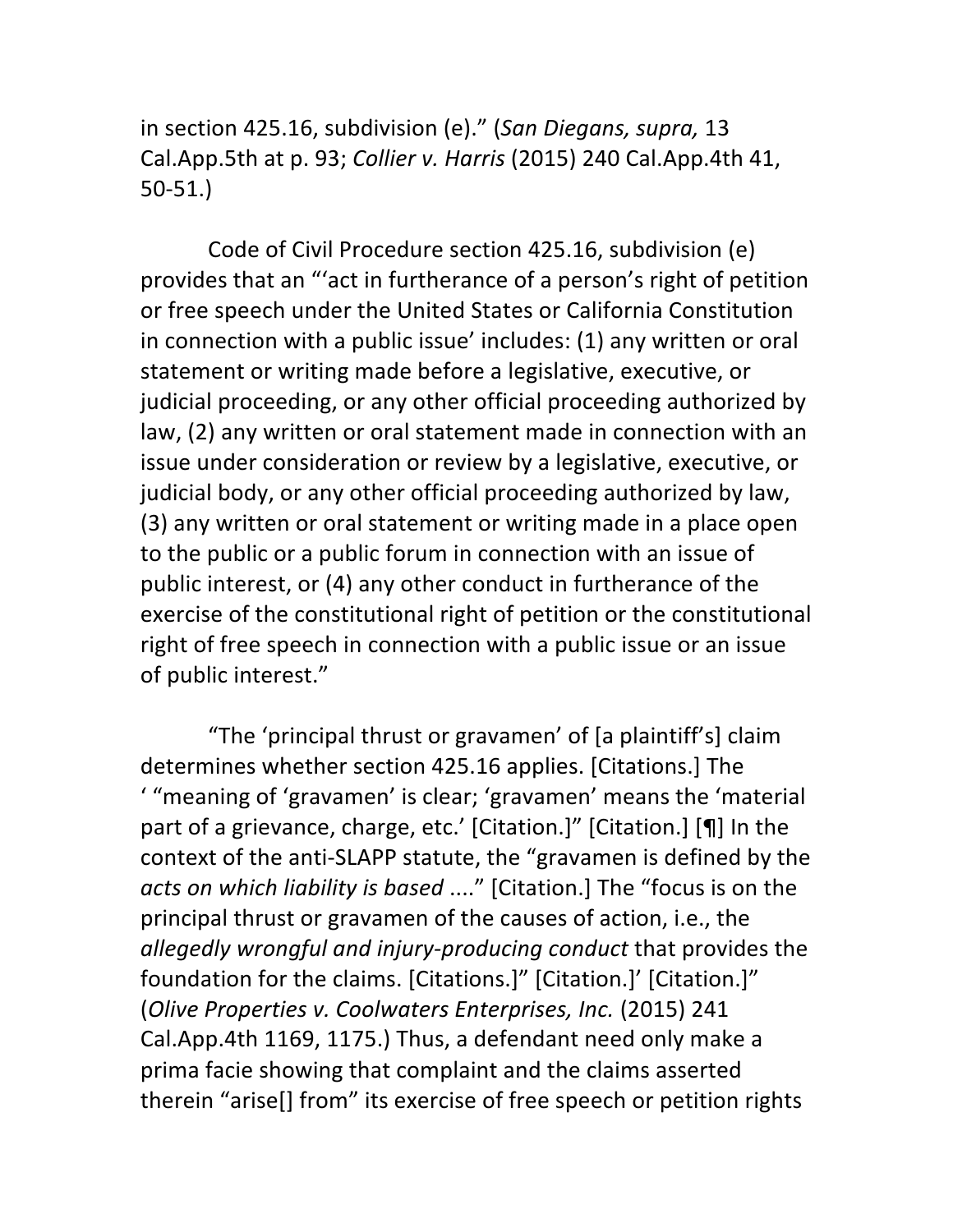as defined in Code of Civil Procedure section 425.16, subdivision (e). (*Governor Gray Davis Committee v. American Taxpayer Alliance* (2002) 102 Cal.App.4th 449, 458-459 (*Governor*).) 

In making its determination, the court "shall consider the pleadings, and supporting and opposing affidavits stating the facts upon which the liability ... is based." (Code Civ. Proc.,  $\S$  425.16, subd. (b)(2).) "Courts must be careful to distinguish allegations of conduct on which liability is based from allegations of motives for such conduct. The court reviews the parties' pleadings, declarations, and other supporting documents to determine what conduct is actually being challenged, not to determine whether the conduct is actionable. [Citation.]" (San Diegans, supra, 13 Cal.App.5th at  $p. 94.$ )

# **C.** Prima Facie Case Established by Admissible **Evidence**

" 'If the defendant makes the required showing, the burden shifts to the plaintiff to demonstrate the merit of the claim by establishing a probability of success.' [Citation.]" (San Diegans, supra, 13 Cal.App.5th at p. 94.) " ' "To satisfy this prong, ... 'the plaintiff "must demonstrate that the complaint is both legally sufficient and supported by a sufficient prima facie showing of facts to sustain a favorable judgment if the evidence submitted by the plaintiff is credited." '" ' [Citation.]" (Freeman v. Schack (2007) 154 Cal.App.4th 719, 726-27; *Bel Air Internet, LLC v. Morales* (2018) 20 Cal.App.5th 924, 934.) "The second prong ... is considered under a standard similar to that employed in determining nonsuit, directed verdict or summary judgment motions. ... The plaintiff may not rely solely on its complaint, even if verified; instead, its proof must be made upon competent admissible evidence. [Citation.] In reviewing the plaintiff's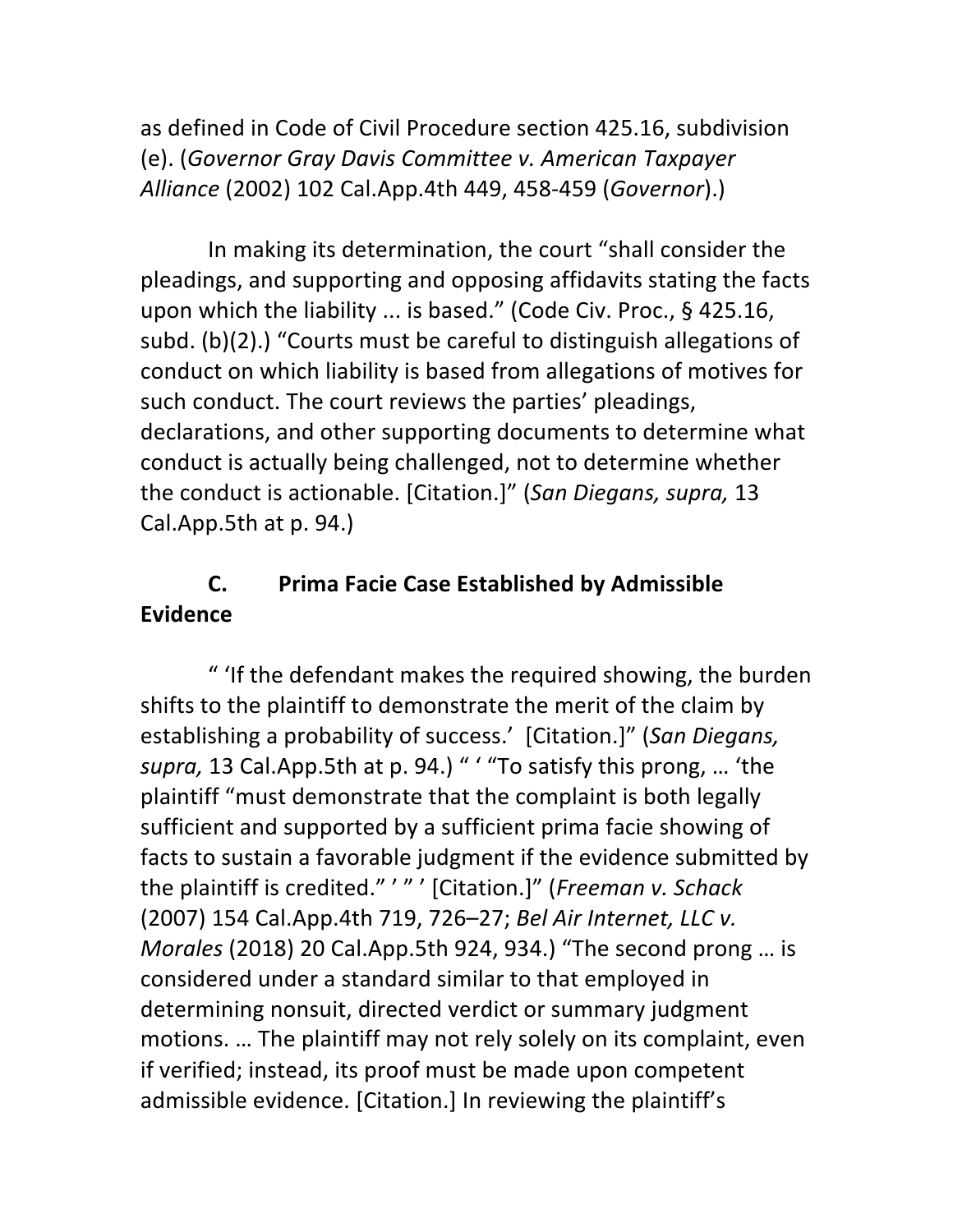evidence, the court does not weigh it; rather, it simply determines whether the plaintiff has made a prima facie showing of facts necessary to establish its claim at trial. [Citation.]" (*Paiva v. Nichols* (2008) 168 Cal.App.4th 1007, 1017 (*Paiva*); San Diegans, *supra,* 13 Cal.App.5th at pp. 94-95.)

It is important to note the anti-SLAPP statute does not immunize or insulate a defendant from any liability for claims arising from protected activity; rather, it "provides a procedure for weeding out, at an early stage, such claims that are meritless. [Citations.]" (*San Diegans, supra,* 13 Cal.App.5th at p. 95.)

# **IV. Substantive Merits of Motion**

As a threshold matter, Plaintiff asserts that his complaint is exempt from the anti-SLAPP statute as a public interest lawsuit under Code of Civil Procedure section 425.17, subdivision (b). Conversely, Defendant contends that the complaint is not exempt and, in any event, the action falls within the exception to the exemption for political works set forth in Code of Civil Procedure section 425.17, subdivision (d)(2). (D's Mem. Ps. & As., p. 7:24-25.)

If the exception to the public interest exemption applies, the Court need not determine whether Plaintiff's action is a public interest lawsuit under Code of Civil Procedure section 425.17, subdivision (b) because, even if it were, Defendant may still invoke the anti-SLAPP law. Consequently, the Court addresses the applicability of the exception first.

No court has addressed whether exception for political works set forth in Code of Civil Procedure section 425.17, subdivision  $(d)(2)$  applies to actions against individuals who file Form 700 disclosures. The issue presented is therefore one of first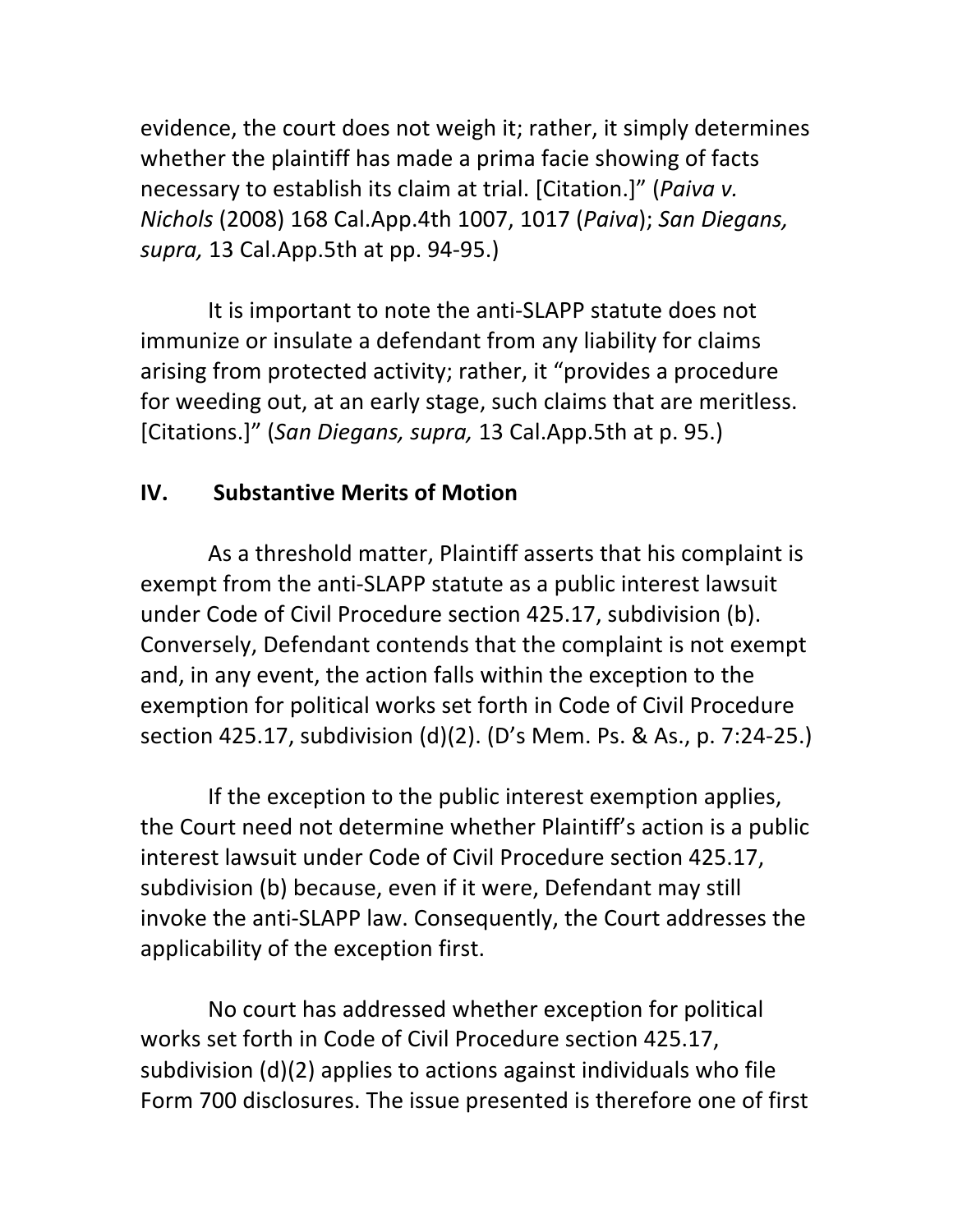impression, and poses a question of law, namely, the proper interpretation of a statute. (R & P Capital Resources, Inc. v. *California State Lottery* (1995) 31 Cal.App.4th 1033, 1036.)

A court's primary task in construing a statute is to determine the Legislature's intent. (Major v. Silna (2005) 134 Cal.App.4th 1485, 1493 (*Major*).) Where possible, the court follows the Legislature's intent, as exhibited by the plain meaning of the actual words of the law. (*Ibid.*) "California courts have 'scrupulously honored this principle' in interpreting the anti-SLAPP law. [Citation.]" (*Id.* at p. 1494.)

Civil Procedure section  $425.17$ , subdivision  $(d)(2)$ encompasses "[a]ny action against any person or entity based upon the creation, dissemination, exhibition, advertisement, or other similar promotion of any dramatic, literary, musical, political, or artistic work, including, but not limited to, a motion picture or television program, or an article published in a newspaper or magazine of general circulation." The issue here is whether Defendant's Form 700 filings constitute political works.

The word "political" is typically understood to mean: (1) of, relating to, or involving the activity or profession of engaging in political affairs; and/or (2) pertaining to the conduct of government. (Black's Law Dict. (10th ed. 2014) ["politics (16c) 1. The science of the organization and administration of the state. 2. The activity or profession of engaging in political affairs." & "political *adj.* (16c) Of, relating to, or involving politics; pertaining to the conduct of government."], emphasis omitted.) Furthermore, "[t]he word 'work,' as ordinarily understood, means 'something produced or accomplished by effort, exertion, or exercise of skill,' or 'something produced by the exercise of creative talent or expenditure of creative effort.' [Citation.]" (Major, supra, 134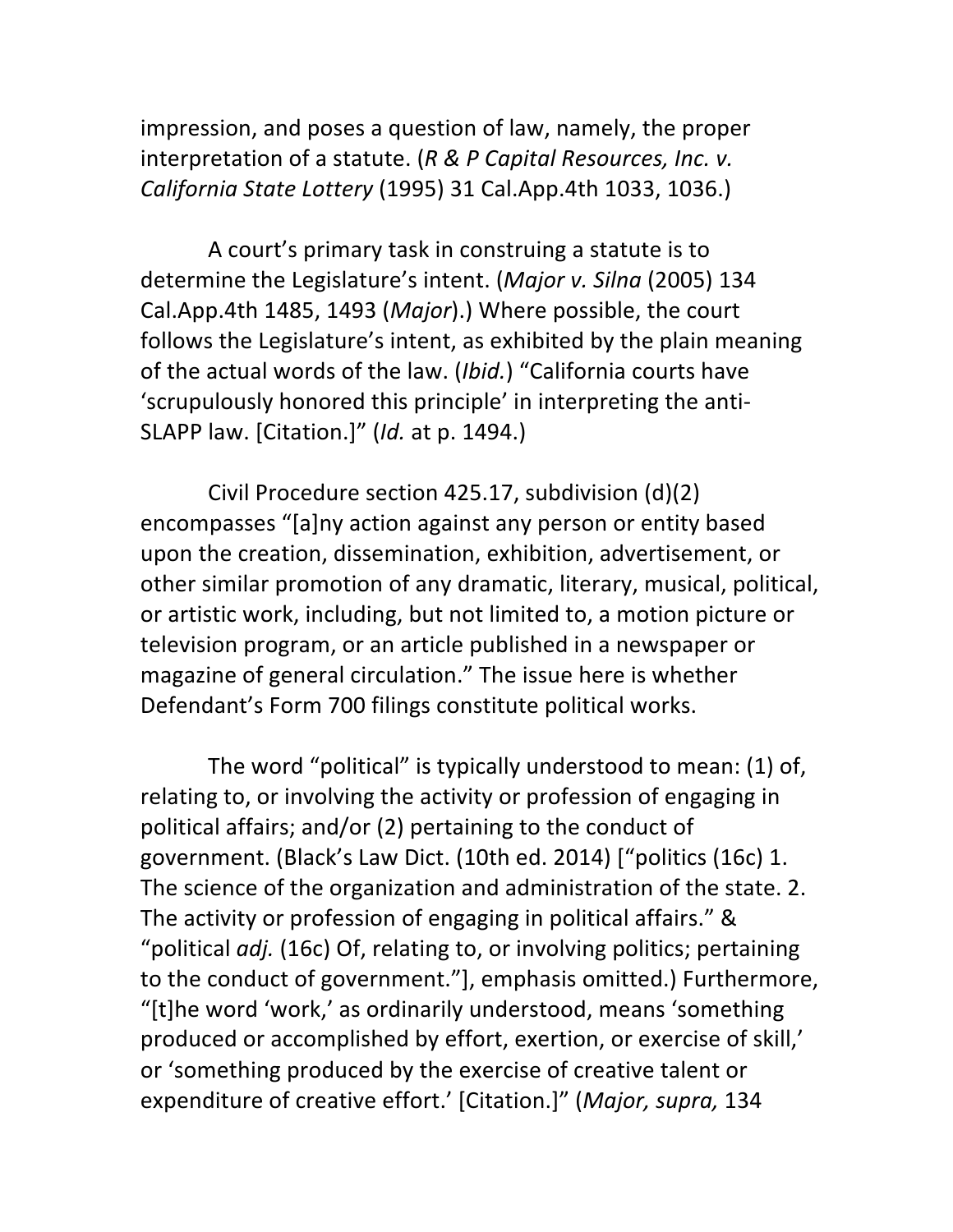Cal. App. 4th at p. 1494.)

Here, Defendant's Form 700 filings relate to the activity or profession of engaging in political affairs and pertains to the conduct of government. The Form 700 "is a standard form California public officials and employees must file to disclose their financial holdings. [Citations.]" (Gananian, supra, 199 Cal.App.4th at p. 1537, fn. 5.) "[O]ne of the central purposes of the disclosure requirements is to insure that public officials 'perform their duties in an impartial manner, free from bias caused by their own financial interests or the financial interests of persons who have supported them.' [Citation.]" (*Bach v. McNelis* (1989) 207 Cal.App.3d 852, 868 (*Bach*), citing Gov. Code, § 81001, subd. (b); see Gov. Code,  $\S$  81002, subd. (c) [stating that the PRA was enacted because "[a]ssets and income of public officials which may be materially affected by their official actions should be disclosed and in appropriate circumstances the officials should be disqualified from acting in order that conflicts of interest may be avoided"].) Thus, Defendant's Form 700 filings can reasonably be described as political in nature. Moreover, Defendant's Form 700 filings constitute works as they were indisputably produced through Defendant's effort as she was required to, and did, fill out the forms.

Additionally, because the Legislature has accompanied the words "political" and "work" with illustrative examples, the Court's inquiry into their scope is also guided by the doctrine of *ejusdem generis.[3]* (*Major, supra,* 134 Cal.App.4th at p. 1494.) As previously articulated, subdivision (d)(2) encompasses "any dramatic, literary, musical, political, or artistic work, including, but not limited to, a motion picture or television program, or an article published in a newspaper or magazine of general circulation." "The phrase 'including, but not limited to' is a term of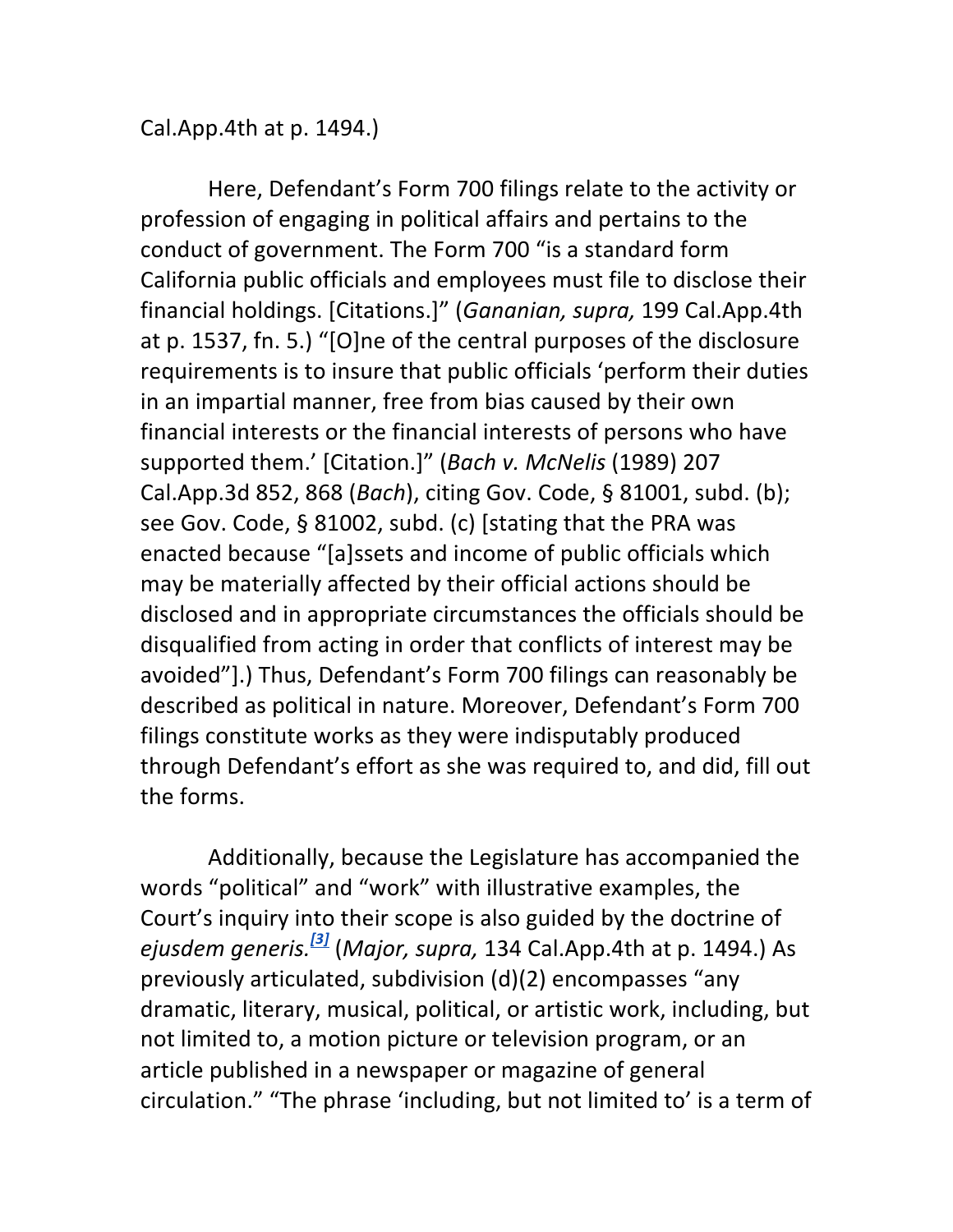enlargement, and signals the Legislature's intent that subdivision  $(d)(2)$  applies to items not specifically listed in the provision. [Citation.]" (*Id.* at p. 1495.)

Viewed in the context of the anti-SLAPP law, Defendant's Form 700 filings are not meaningfully different in kind from the illustrative examples identified in subdivision  $(d)(2)$ . There is no material distinction between Defendant's Form 700 filings—which contain information regarding Defendant's financial holdings which may be materially affected by her official actions—and an article of similar length and content in a newspaper circulated generally in Santa Clara.

For these reasons, the political works exception applies and Plaintiff's action falls outside the "public interest" exemption to the anti-SLAPP law.

Because the action is not exempt from the anti-SLAPP statute, the Court next addresses whether the challenged claim arises from activity protected by Code of Civil Procedure section 425.16.

As explained below, Plaintiff's claim arises from Defendant's exercise of free speech rights as defined in Code of Civil Procedure section 425.16, subdivision  $(e)(3)$  and  $(4)$ . Those provisions encompass "any written or oral statement or writing made in a place open to the public or a public forum in connection with an issue of public interest" and "any other conduct in furtherance of the exercise of the ... constitutional right of free speech in connection with a public issue or an issue of public interest."

First, Plaintiff's claim involves written statements and/or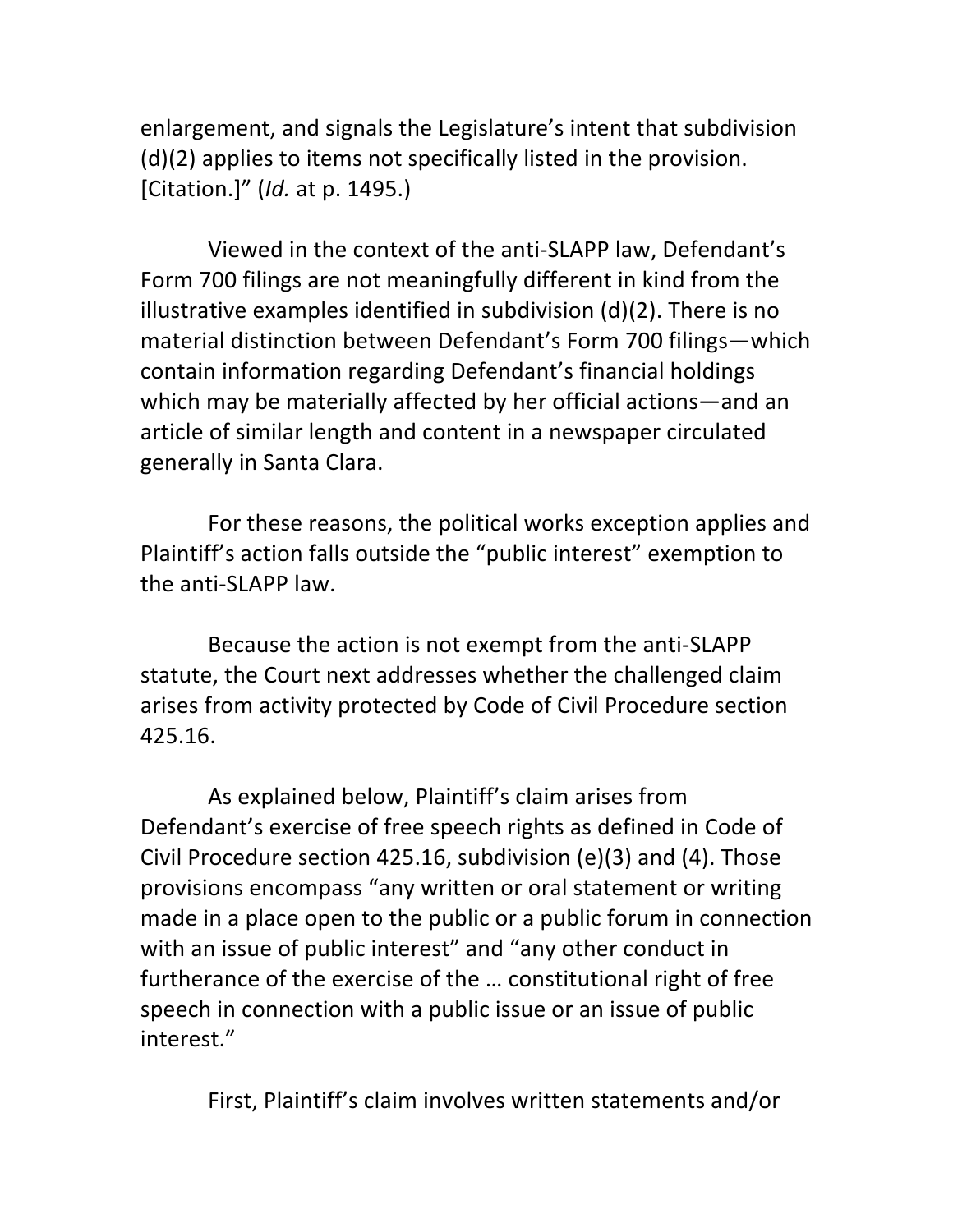writings-Defendant's Form 700 filings. Specifically, Plaintiff's claim is based on the sufficiency, or adequacy, of the statements and disclosures made by Defendant in her Form 700 filings. (See Complaint,  $\P\P$  24, 25, &27 ["A]n actual controversy has arisen between the parties with respect to [Defendant's] compliance with her duties under the ... Act. Plaintiff contends, and [Defendant] disputes, that [Defendant's] Form 700 disclosures must include her income from, and business position in, Public Property Advisors. [Defendant] contends, and [P]laintiff disputes, that her Form 700 disclosures for 2011 through 2016 were adequate."]; see also *Kronemyer v. Internet Movie Database Inc.* (2007) 150 Cal.App.4th 941, 947 (*Kronemyer*) [appellant's contention that his lawsuit based on inaction—a failure to speak—was without merit because the action was based on the content of a website, which allegedly failed to list appellant in movie credits].) The injury producing conduct is that Defendant allegedly failed to adequately disclose information regarding Public Property Advisors on her Form 700 filings. Thus, the " 'activity ... that gives rise to [Defendant's] asserted liability' " (*Park v. Board of Trustees of California State University* (2017) 2 Cal.5th 1057, 1062) is essentially communicative conduct.

Second, Defendant's Form 700 filings are public records accessible on the FPPC's website, a public forum. (See Gillmor Dec., Exs. A & B; see also *Gananian, supra,* 199 Cal.App.4th at p. 1537, fn. 5, citing Gov. Code, §§ 87202, 87302, & *California Family* Bioethics Council, LLC v. California Institute for Regenerative *Medicine* (2007) 147 Cal.App.4th 1319, 1364–1365 [the Form 700 is a public record filed with the FPPC]; Gov. Code,  $\S$  81008 [every report and statement filed pursuant to this title is a public record open for public inspection and reproduction]; Asimow et al., Cal. Prac. Guide: Administrative Law (The Rutter Group 2017) ¶ 5:422 ["The economic interest disclosure forms of state and local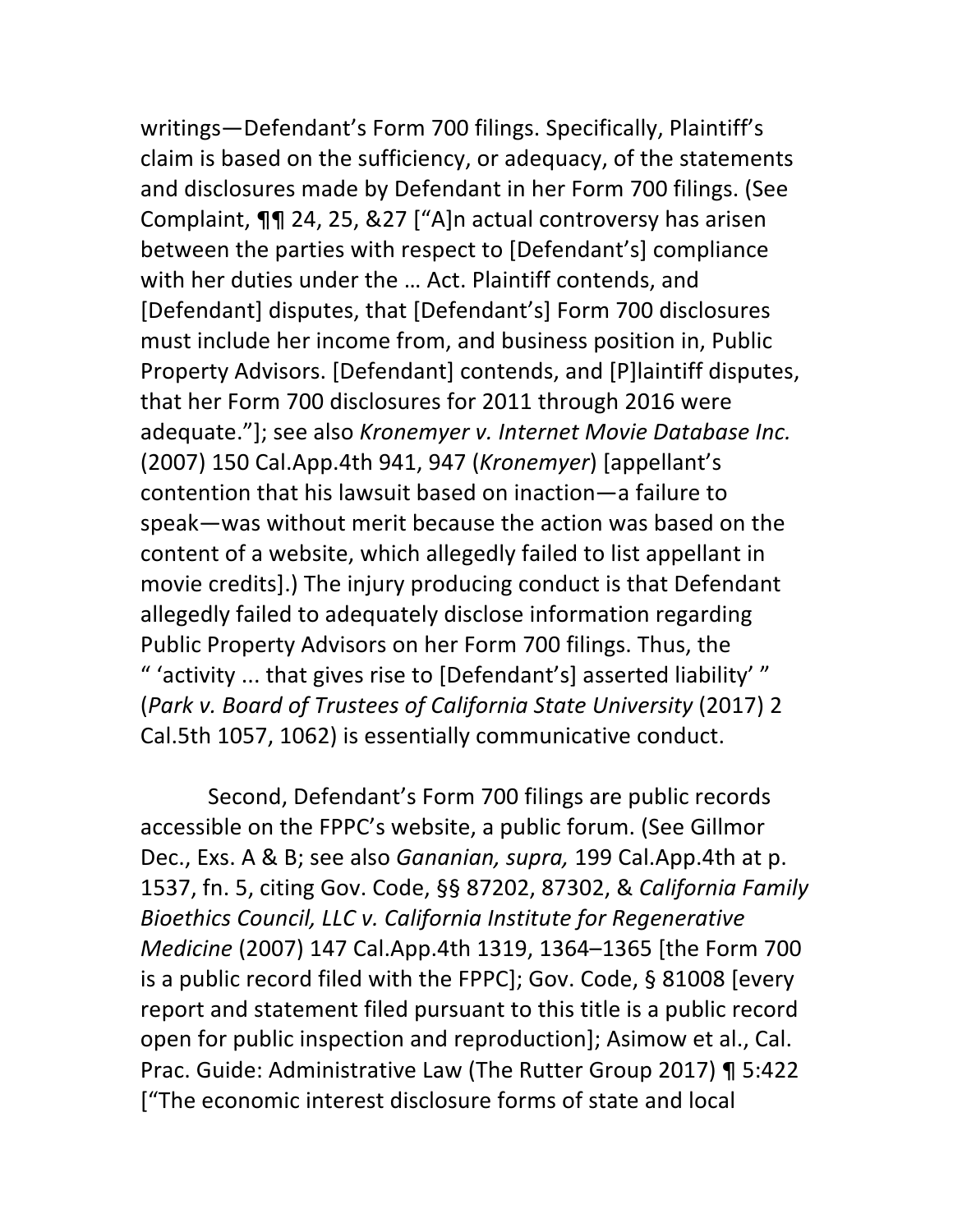officials (Form 700) may be reviewed for evidence of disqualifying economic or financial interests. These are public records and may be obtained from the agency where the official or employee works. (See FPPC's website (*www.fppc.ca.gov*)"]; Weil & Brown, Cal. Prac. Guide: Civ. Proc. Before Trial (The Rutter Group 2018) ¶ 9:13 [Form 700 filings "can be reviewed on the Fair Political Practices Commission website (*www.fppc.ca.gov*)"]; *Kronemyer,* supra, 150 Cal.App.4th at p. 950 [websites accessible to the public are public forums].)

Third, Defendant's Form 700 filings were made in connection with a public issue or an issue of public interest—the assets and income of Defendant, a public official, which may be materially affected by her official actions. The PRA itself demonstrates that Defendant's financial interests are a public issue or an issue of public interest. (See Gov. Code, §§ 81001 ["The people find and declare as follows: (a) State and local government should serve the needs and respond to the wishes of all citizens equally, without regard to their wealth; (b) Public officials, whether elected or appointed, should perform their duties in an impartial manner, free from bias caused by their own financial interests or the financial interests of persons who have supported them  $\ldots$  ."] & 81002, subd. (c) [stating that the PRA was enacted because "[a]ssets and income of public officials which may be materially affected by their official actions should be disclosed and in appropriate circumstances the officials should be disqualified from acting in order that conflicts of interest may be avoided"]; see also *Bach, supra,* 207 Cal.App.3d at p. 868 ["[O]ne of the central purposes of the disclosure requirements is to insure that public officials 'perform their duties in an impartial manner, free from bias caused by their own financial interests or the financial interests of persons who have supported them.' [Citation.]"].)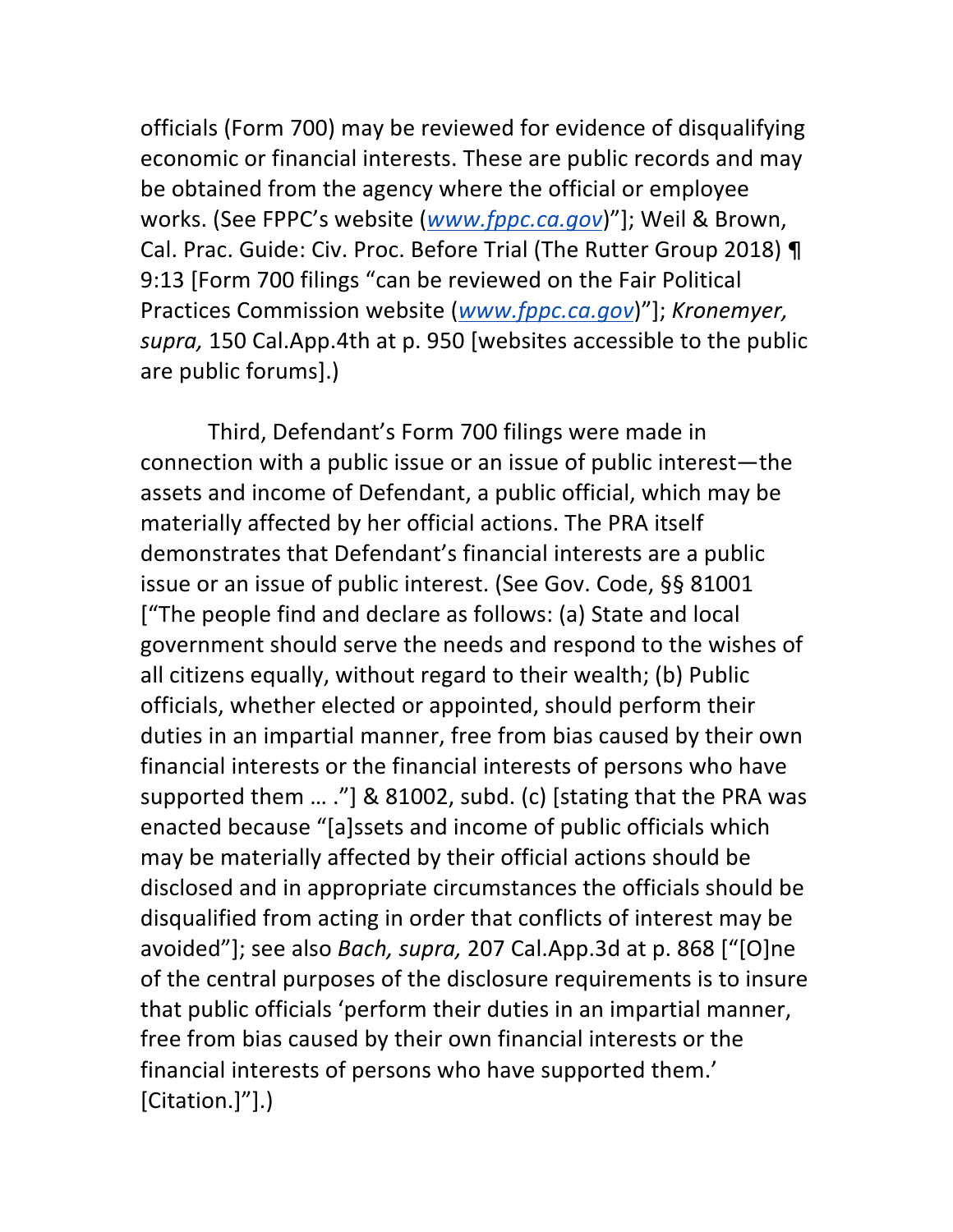Consequently, Plaintiff's lawsuit arises out of protected activity.

In opposition, Plaintiff argues that Defendant's Form 700 filings cannot constitute protected activity because the filings were false and, therefore, illegal. (P's Oppn., p. 7:5-28, citing Lefebvre v. Lefebvre (2011) 199 Cal.App.4th 696 [holding that because wife's report to police regarding abuse by her husband was admittedly false and therefore illegal, it did not constitute protected activity under the SLAPP statute].)

The California Supreme Court has recognized that Code of Civil Procedure "section 425.16 was expressly intended to protect *valid* speech and petitioning activity." (City of Montebello v. *Vasquez* (2016) 1 Cal.5th 409, 423 (*Montebello*), original italics, citing *Flatley v. Mauro* (2006) 39 Cal.4th 299, 317 (*Flatley*).) The statute " 'cannot be invoked by a defendant whose assertedly protected activity is illegal as a matter of law and, for that reason, not protected by constitutional guarantees of free speech and petition.' " (*Montebello, supra,* 1 Cal.5th at p. 423, quoting *Flatley*, supra, 39 Cal.4th at p. 317.) And so, in *Flatley*, the California Supreme Court recognized a narrow exception to the general rule that the legality and validity of purportedly protected conduct need not be evaluated at the first step of the anti-SLAPP analysis. (*Montebello, supra,* 1 Cal.5th at p. 423.) It concluded "that where a defendant brings a motion to strike under section 425.16 based on a claim that the plaintiff's action arises from activity by the defendant in furtherance of the defendant's exercise of protected speech or petition rights, but either the defendant concedes, or the evidence conclusively establishes, that the assertedly protected speech or petition activity was illegal as a matter of law, the defendant is precluded from using the anti-SLAPP statute to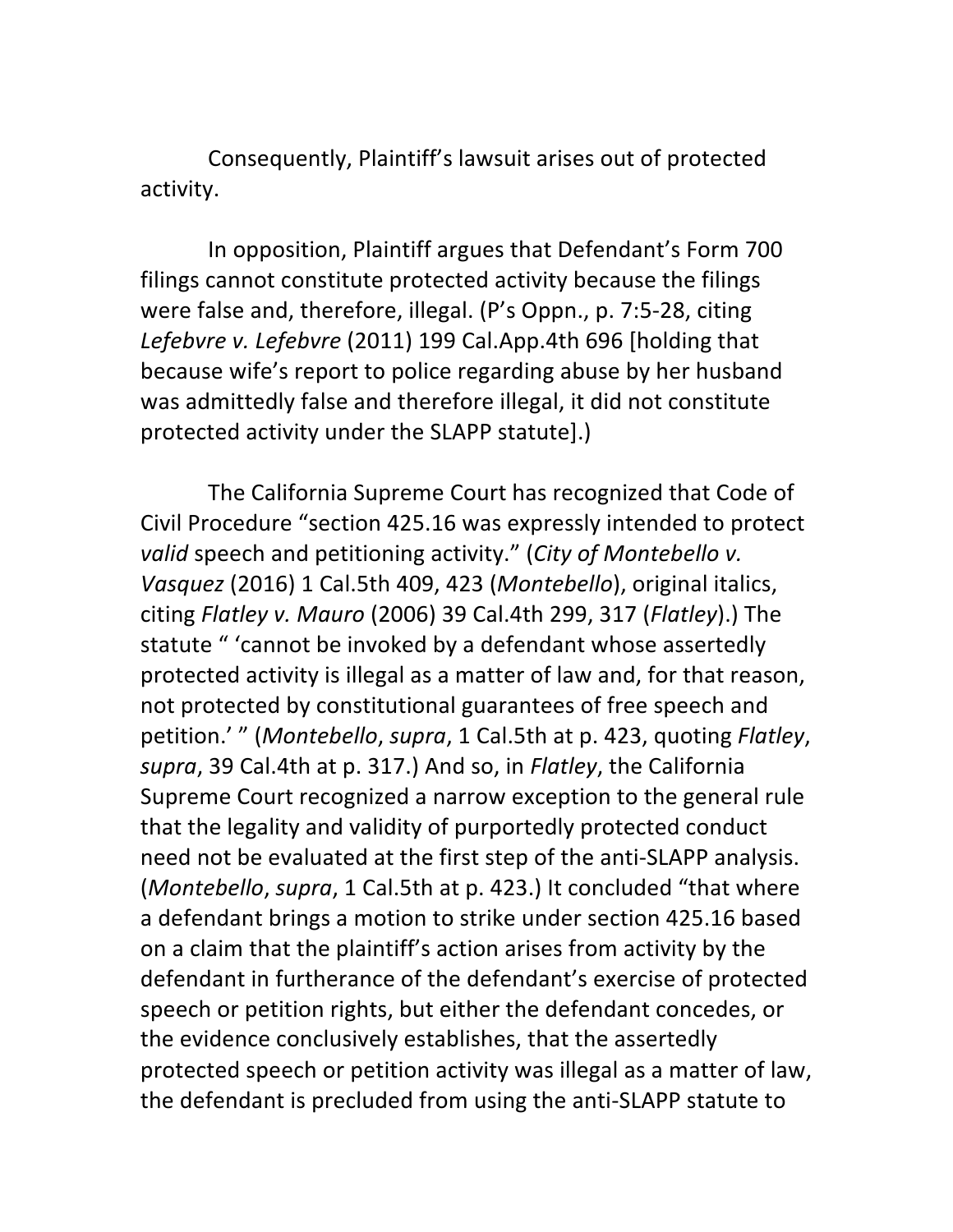strike the plaintiff's action" and a court need not reach the second step of the analysis. (*Flatley*, *supra*, 39 Cal.4th at p. 320.)

The California Supreme Court more recently emphasized that it "made [ ] clear in *Flatley* that conduct must be illegal as a *matter of law* to defeat a defendant's showing of protected activity." (Montebello, supra, 1 Cal.5th at p. 424, original italics.) To establish illegality as a matter of law, the defendant must affirmatively concede the conduct at issue was illegal or the evidence must conclusively demonstrate the conduct was illegal. (*Ibid.*) Absent such circumstances, an "assertion of illegality is premature" at the first step of the analysis. (*Ibid.*)

Here, Defendant neither has conceded nor does the evidence conclusively establish the illegality of the statements made in Defendant's Form 700 filings. Thus, Plaintiff fails to establish illegality as a matter of law and Defendant meets its burden with respect to the first prong. (See *Governor, supra,* 102 Cal.App.4th at  $p.$  459.)

Because Defendant makes the required showing, the burden shifts to Plaintiff to demonstrate the merit of his claim by establishing a probability of success on the merits.

In his complaint, Plaintiff alleges a single cause of action for violations of the PRA. Specifically, Plaintiff alleges that Defendant violated Government Code sections 87207 and 87209 by failing to report her position with and income from Public Property Advisors, and Defendant is consequently liable under Government Code section 91004 for an amount not more than the amount or value of the income or position not properly reported. (See Complaint,  $\P\P$  21-29 & Prayer for Relief,  $\P\P$  1-3.) In addition to monetary damages, Plaintiff seeks declaratory and injunctive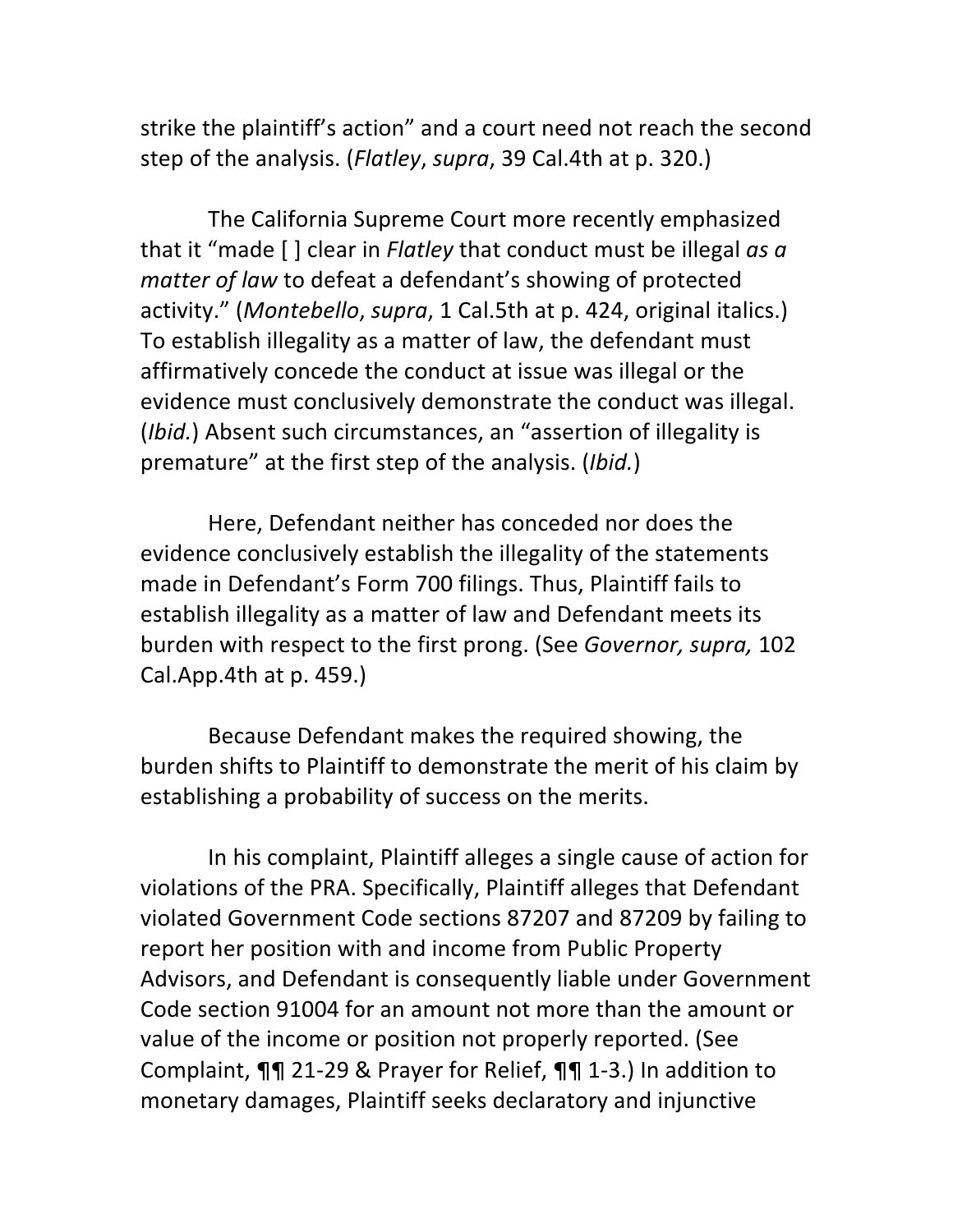relief.

The Act, in addition to providing for civil enforcement by the FPPC, the city attorney, or the district attorney (Gov. Code,  $\S$ 91001), specifically authorizes "[a]ny person residing in the jurisdiction" (Gov. Code, § 91003, subd. (a)) to sue to enjoin violations or to compel compliance with the provisions of the Act. Specifically, Government Code section 91004 provides that "[a]ny person who intentionally or negligently violates any of the reporting requirements of this act shall be liable in a civil action brought by the civil prosecutor or by a person residing within the jurisdiction for an amount not more than the amount or value not properly reported."

With respect to specific reporting requirements, a filer must report income from a particular source if the gross income received from the source is \$500 or more and the source is located in, doing business in, planning to do business in, or has done business during the previous two years in the jurisdiction of the filer's agency. (Gov. Code,  $\S$  82030, subd. (a), & 87207.)

Additionally, a filer must disclose any business positions held by that person. (Gov. Code, § 87209.) A "business position" means "any business entity in which the filer is a director, officer, partner, trustee, employee, or holds any position of management, if the business entity or any parent, subsidiary, or otherwise related business entity has an interest in real property in the jurisdiction, or does business or plans to do business in the jurisdiction or has done business in the jurisdiction at any time during the two years prior to the date the statement is required to be filed." (Ibid.)

Here, Plaintiff fails to make the prima facie showing of facts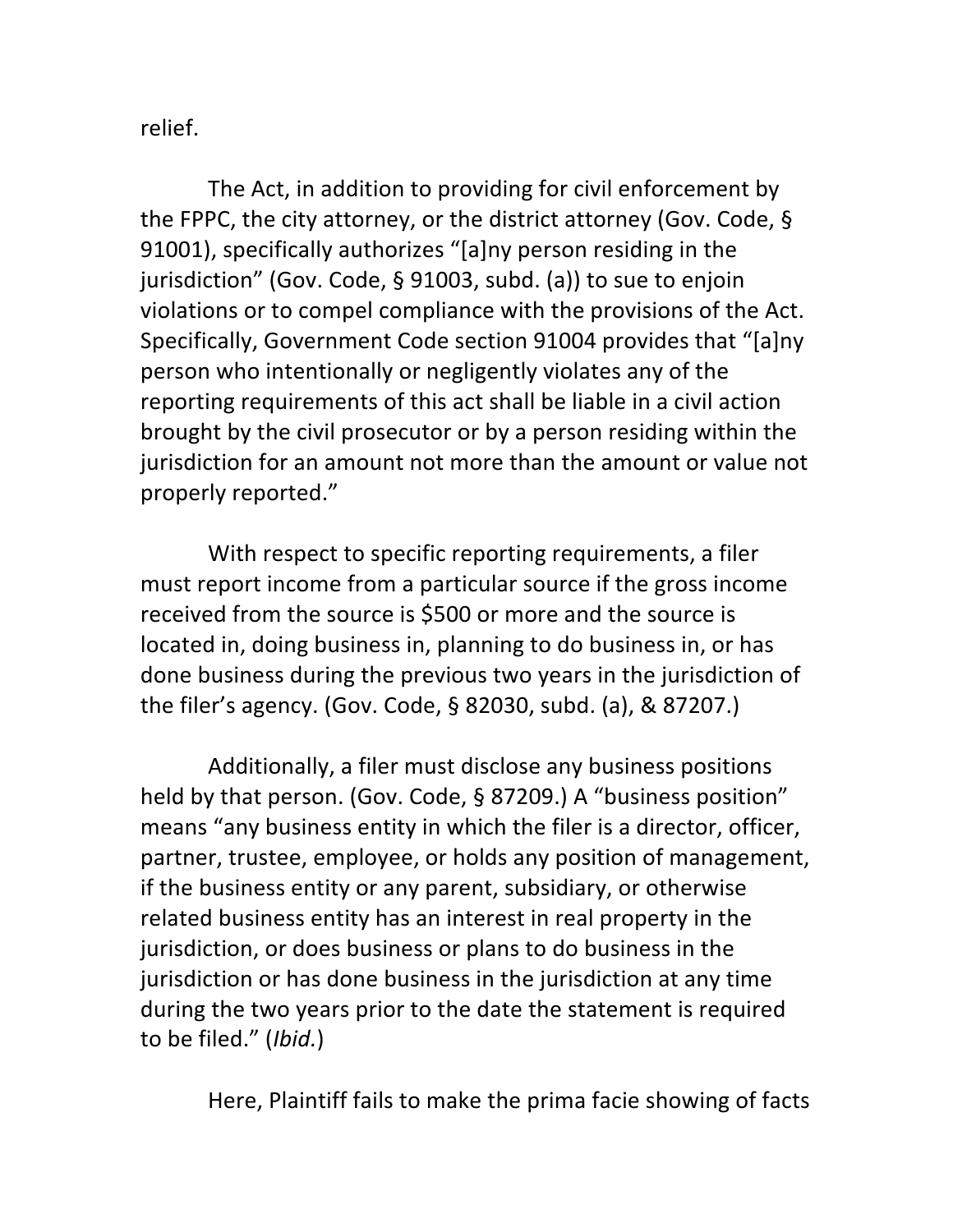necessary to establish an entitlement to the sought-after relief under the Act.

First and foremost, Plaintiff does not present any evidence demonstrating that he resides within the subject jurisdiction. (See *Paiva, supra,* 168 Cal.App.4th at p. 1017 ["The plaintiff may not rely solely on its complaint, even if verified; instead, its proof must be made upon competent admissible evidence. [Citation.]"].) Consequently, Plaintiff fails to establish that he can bring a civil action for Defendant's alleged violations of the PRA. (See Gov. Code, §§ 91003 & 91004.)

Second, Plaintiff does not present any admissible evidence showing that Defendant received a gross income from Public Property Advisors in the amount of \$500 or more, such that Defendant was required to disclose any income that she received from Public Property Advisors. At best, Defendant's evidence shows that Public Property Advisors sent invoices to its clients in amounts exceeding \$500 in 2014, 2015, and 2016; some of those invoices were paid; and Plaintiff was retained by Public Property Advisors as an independent contractor and received a fixed salary unrelated to fluctuations of revenue to Public Property Advisors on or around May 17, 1994. (See Meza Dec., Ex. A; see also Rief Dec., Ex. A; Lau Dec., Ex. A.) Plaintiff does not present any evidence establishing that Public Property Advisors was Defendant's sole proprietorship such that Defendant's income from Public Property Advisors constituted 100 percent of the gross income received by Public Property Advisors from its clients.<sup>[4]</sup> Furthermore, Plaintiff does not present evidence showing that Defendant received any kind of salary from Public Property Advisors from 2011 through 2016. Additionally, Plaintiff does not present any evidence identifying the amount of the fixed salary that Defendant purportedly received from Public Property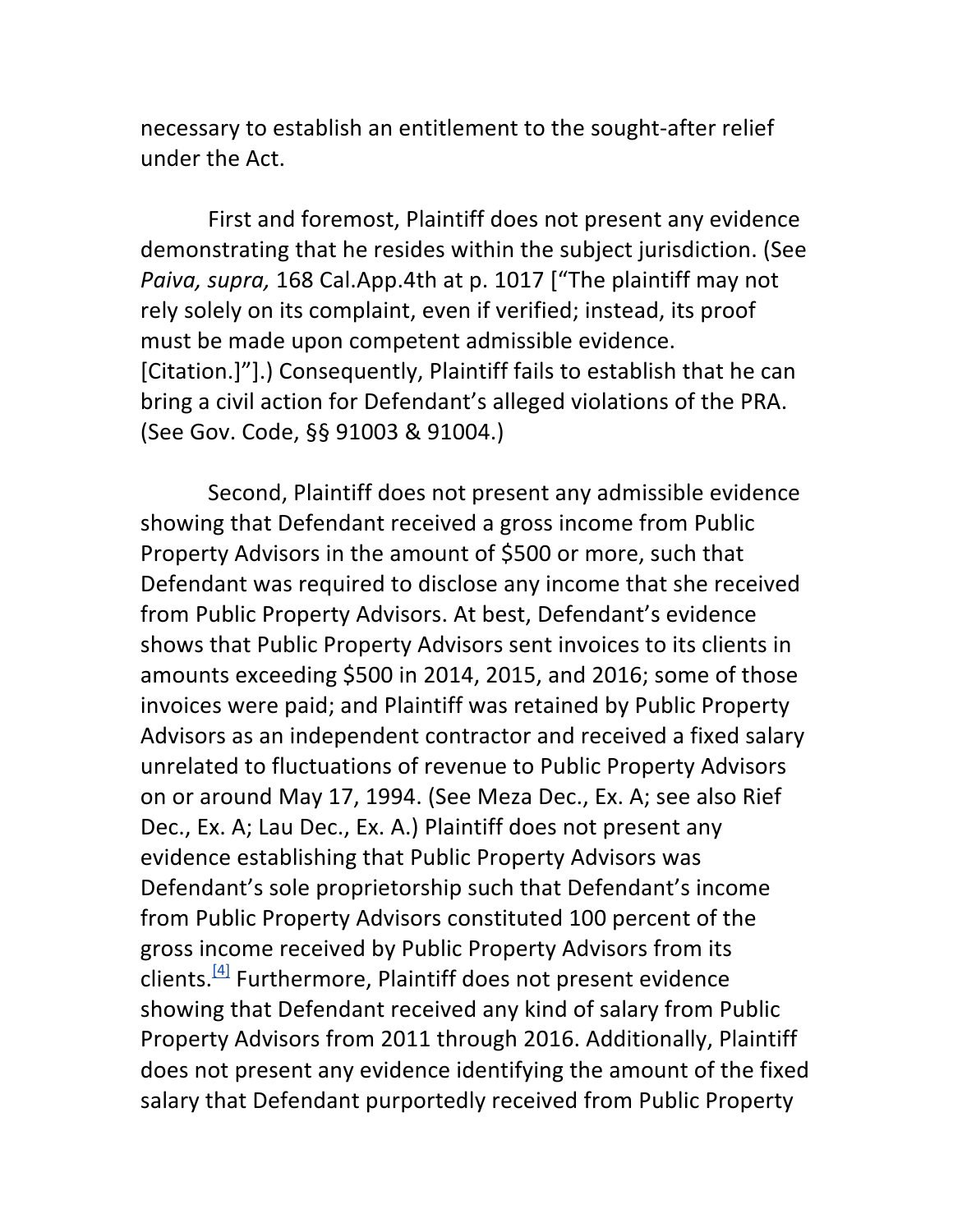Advisors. Thus, Plaintiff has not made a prima facie case that Defendant violated Government Code section 87207.

Third, Defendant presents evidence that Public Property Advisors was merely a division of Gary Gillmor & Associates and was not an entity separate and distinct from Gary Gillmor & Associates during the relevant time period. (See Gillmor Dec.,  $\P\P$ 15-16 ["Prior to November 17, 2017, PPA was a division of 'Gary Gillmor & Associates' ('GGA'), and had been so dating back to 1979. ... From 1979 to November 20 1 7, PPA and GGA shared the same address and the same tax identification number. They were not separate legal entities."]; see also 1-800 Contacts, Inc. v. *Steinberg* (2003) 107 Cal.App.4th 568, 585 ["When assessing the plaintiff's showing, the court must also consider evidence that the defendant presents. [Citation.] The court does not, however, weigh that evidence against the plaintiff's, in terms of either credibility or persuasiveness. Rather, the defendant's evidence is considered with a view toward whether it defeats the plaintiff's showing as a matter of law, such as by establishing a defense or the absence of a necessary element. [Citations.]"].)

Plaintiff contends that Public Property Advisors cannot have been the same entity as Gary Gillmor & Associates because Gary Gillmor & Associates is a fictitious business name of a sole proprietorship, and Public Property Advisors and Gary Gillmor & Associates were not properly registered as fictitious business names of the sole proprietorship.<sup>[5]</sup> However, Plaintiff does not present any reasoned argument or legal authority demonstrating that a sole proprietor's failure to properly register certain fictitious business names means that entities other than the sole proprietorship are conducting business under those unregistered fictitious business names. (See *Badie v. Bank of America* (1998) 67 Cal.App.4th 779, 784-785 (*Badie*) ["When [a party] fails to raise a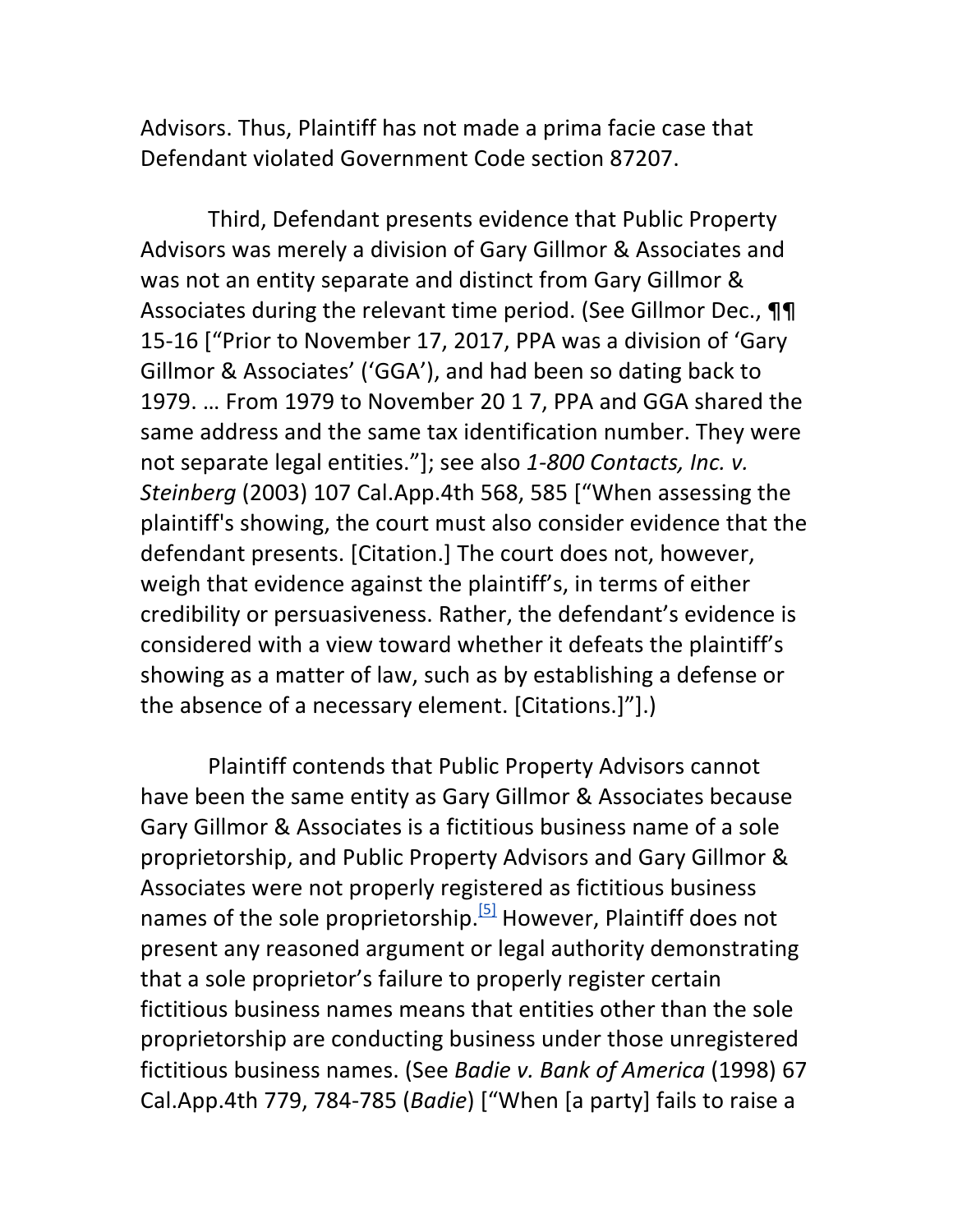point, or asserts it but fails to support it with reasoned argument and citations to authority, we treat the point as waived."]; see also *Schaeffer Land Trust v. San Jose City Council* (1989) 215 Cal.App.3d 612, 619, fn. 2 (*Schaeffer*) ["[A] point which is merely suggested by a party's counsel, with no supporting argument or authority, is deemed to be without foundation and requires no discussion."].) Similarly, Plaintiff does not proffer reasoned argument or legal authority indicating that Defendant was required to separately list her position with and income from Public Property Advisors when she already reported that information with respect to Gary Gillmor & Associates. (See *Badie*, supra, 67 Cal.App.4th at pp. 784-785 ["When [a party] fails to raise a point, or asserts it but fails to support it with reasoned argument and citations to authority, we treat the point as waived."]; see also *Schaeffer, supra,* 215 Cal.App.3d at p. 619, fn. 2 ["[A] point which is merely suggested by a party's counsel, with no supporting argument or authority, is deemed to be without foundation and requires no discussion."].)

Fourth, even if Defendant did not include information regarding Public Property Advisors in her Form 700 filings, Plaintiff does not present any reasoned argument or admissible evidence showing that Defendant's failure to do so was intentional or negligent.

Because Plaintiff does not meet his burden with respect to the second prong, Defendant's anti-SLAPP motion is GRANTED.

### **V. Defendant's Request for Attorney Fees**

Defendant requests an award of attorney's fees and costs in the amount of \$11,120.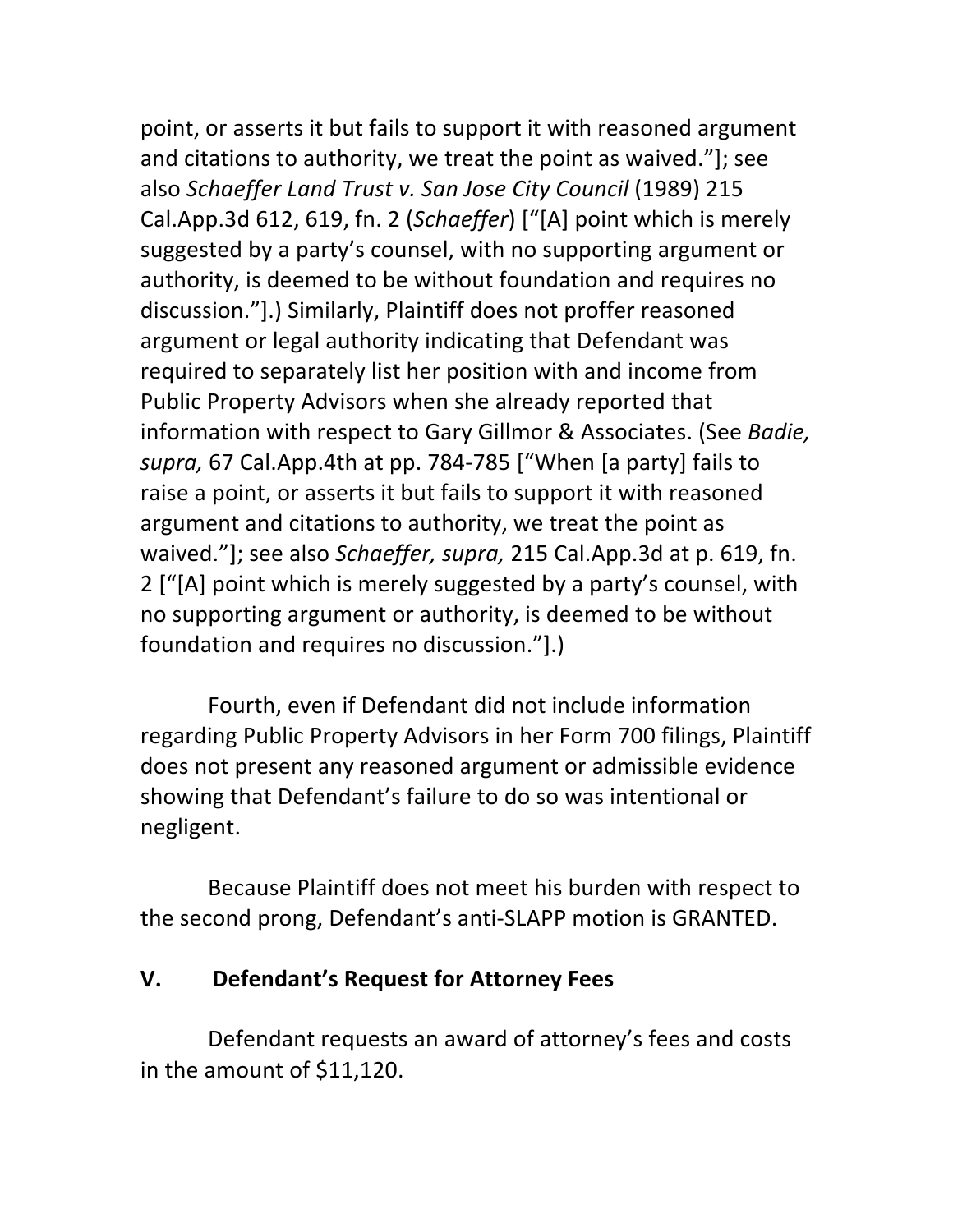"[A] prevailing defendant on a special motion to strike shall be entitled to recover his or her attorney's fees and costs." (Code Civ. Proc., § 425.16, subd. (c)(1).) A trial court "assessing attorney fees begins with a touchstone or lodestar figure, based on the 'careful compilation of the time spent and reasonable hourly compensation of each attorney ... involved in the presentation of the case."" (Christian Research Institute v. Alnor (2008) 165 Cal.App.4th 1315, 1321, quoting *Ketchum v. Moses* (2001) 24 Cal.4th 1122, 1131-1132.) "The court tabulates the attorney fee touchstone, or lodestar, by multiplying the number of hours reasonably expended by the reasonable hourly rate prevailing in the community for similar work." (*Christian Research Institute*, *supra*, 165 Cal.App.4th at p. 1321.)

Defendant prevailed on her anti-SLAPP motion and is, therefore, entitled to recover her attorney fees. Defendant submits a declaration from her counsel, in which counsel sets forth his qualifications. Counsel then declares that his hourly rate is \$395; Defendant incurred a filing fee of \$60; he spent 20 hours preparing and drafting the motion; he anticipates spending an additional 6 hours to review the opposition and prepare a reply; and he anticipates spending an additional 2 hours to attend the hearing on this motion.

As Defendant does not present any evidence that she has actually incurred fees in connection with her counsel's review of the opposition, preparation of the reply, and attendance at the hearing, those fees are not recoverable. In consideration of the foregoing, the Court finds Defendant may recover from Plaintiff \$7,000 in attorney fees and the \$60 filing fee for a total of \$7,960.

Accordingly, Defendant's request for attorney fees is GRANTED in the amount of \$7,960. Within 20 days of the date of